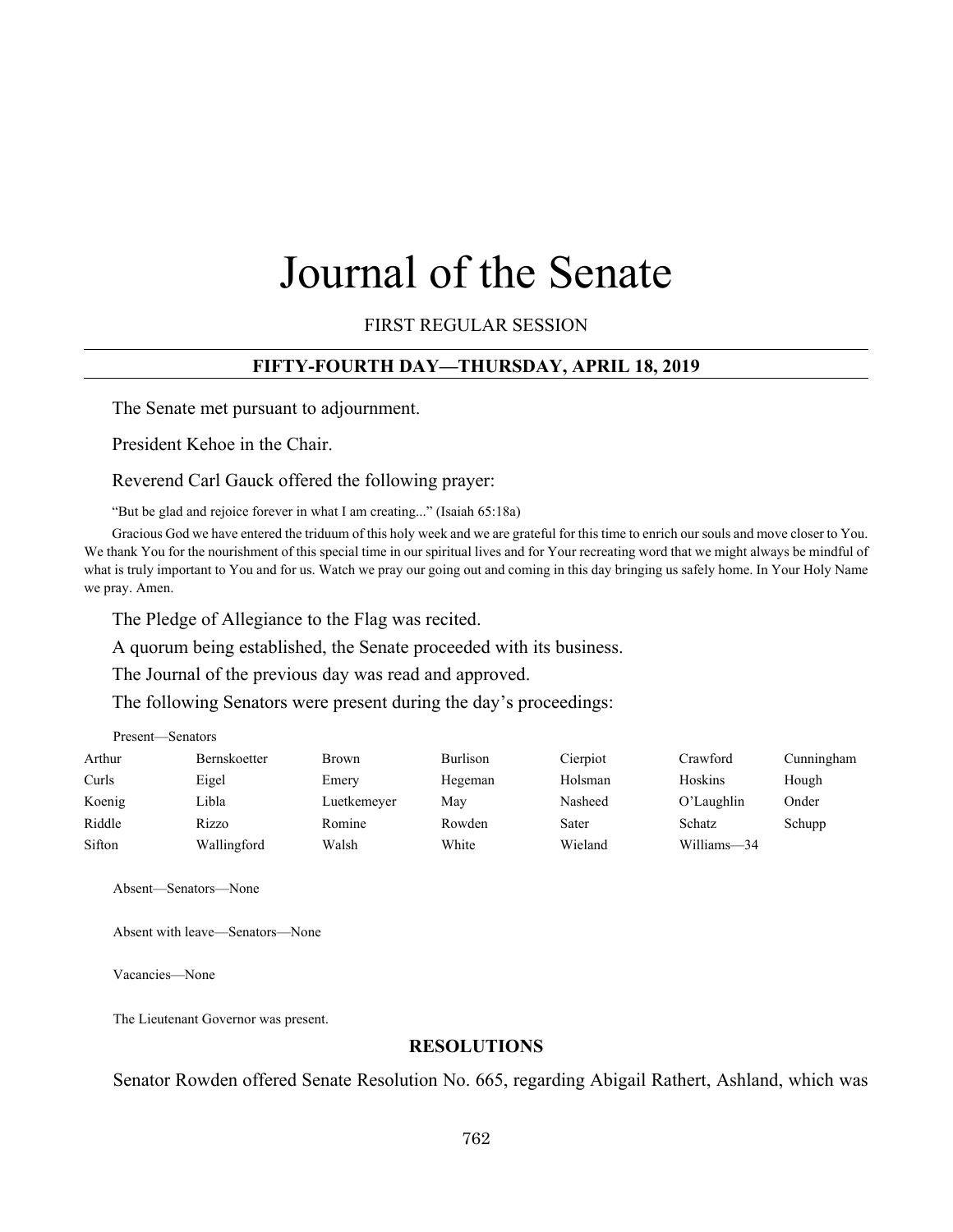adopted.

Senator Rowden offered Senate Resolution No. 666, regarding Rebecca Sjostrand, Hartsburg, which was adopted.

Senator Romine offered Senate Resolution No. 667, regarding Hannah Allen, Potosi, which was adopted.

Senator Wallingford offered Senate Resolution No. 668, regarding Sara Gholson, Jackson, which was adopted.

Senator Wallingford offered Senate Resolution No. 669, regarding Elizabeth Green, Cape Girardeau, which was adopted.

Senator Wallingford offered Senate Resolution No. 670, regarding Emily Smith, Jackson, which was adopted.

Senator Crawford offered Senate Resolution No. 671, regarding Chase Ratliff, which was adopted.

Senator Wieland offered Senate Resolution No. 672, regarding Joy Kassel, Fenton, which was adopted.

President Pro Tem Schatz assumed the Chair.

# **REPORTS OF STANDING COMMITTEES**

Senator Romine, Chairman of the Committee on Education, submitted the following report:

Mr. President: Your Committee on Education, to which was referred **HCS** for **HB 169**, begs leave to report that it has considered the same and recommends that the Senate Committee Substitute, hereto attached, do pass.

Senator Sater, Chairman of the Committee on Seniors, Families and Children, submitted the following report:

Mr. President: Your Committee on Seniors, Families and Children, to which was referred **HB 219**, begs leave to report that it has considered the same and recommends that the bill do pass.

Senator Libla, Chairman of the Committee on Transportation, Infrastructure and Public Safety, submitted the following reports:

Mr. President: Your Committee on Transportation, Infrastructure and Public Safety, to which was referred **HB 831**, begs leave to report that it has considered the same and recommends that the bill do pass.

Also,

Mr. President: Your Committee on Transportation, Infrastructure and Public Safety, to which was referred **HCS** for **HB 694**, begs leave to report that it has considered the same and recommends that the bill do pass.

Also,

Mr. President: Your Committee on Transportation, Infrastructure and Public Safety, to which was referred **HCS No. 2** for **HB 499**, begs leave to report that it has considered the same and recommends that the bill do pass.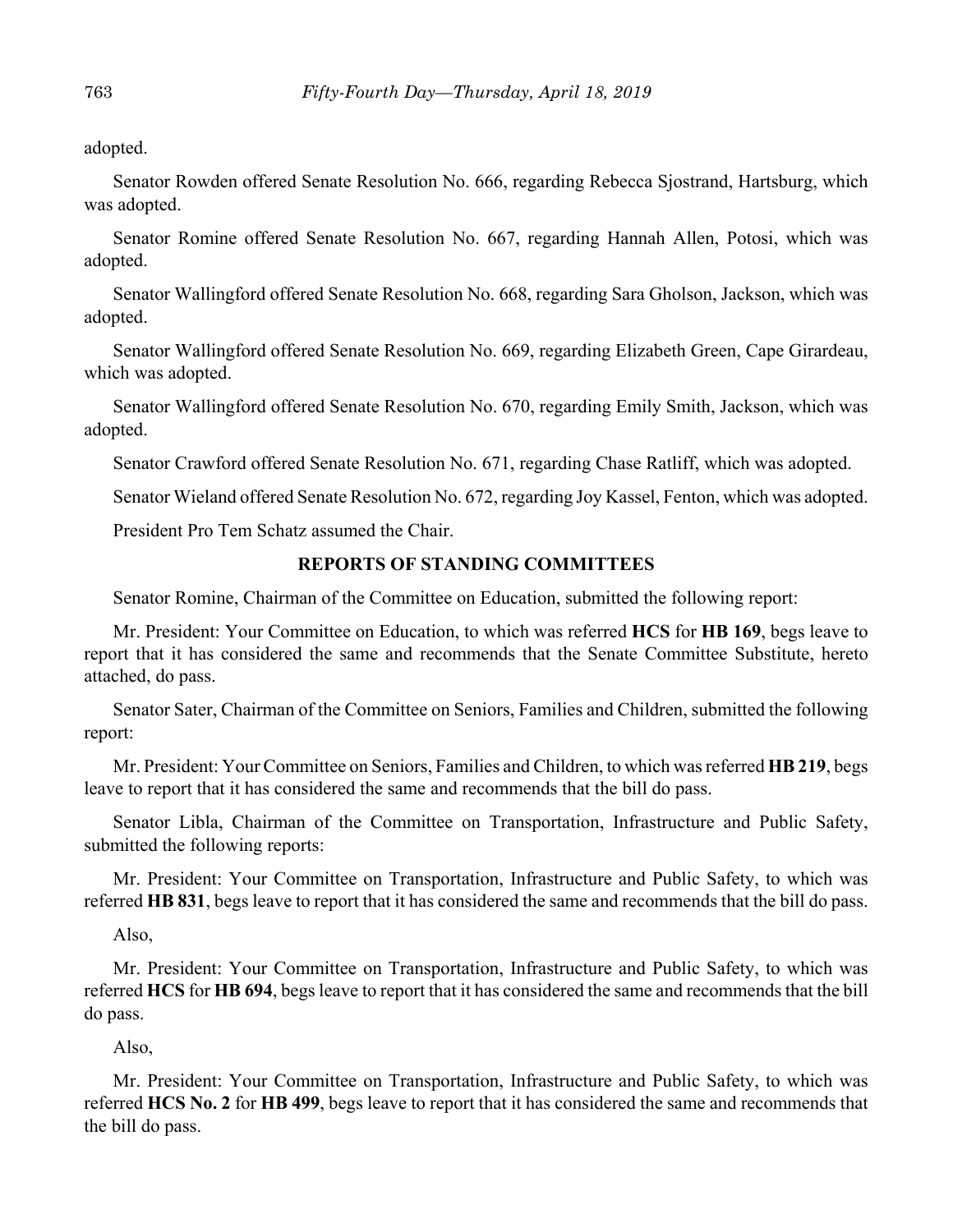Senator Emery, Chairman of the Committee on Government Reform, submitted the following reports:

Mr. President: Your Committee on Government Reform, to which was referred **HCS** for **HB 192**, begs leave to report that it has considered the same and recommends that the Senate Committee Substitute, hereto attached, do pass.

# Also,

Mr. President: Your Committee on Government Reform, to which was referred **HB 485**, begs leave to report that it has considered the same and recommends that the Senate Committee Substitute, hereto attached, do pass.

# Also,

Mr. President: Your Committee on Government Reform, to which was referred **HCS** for **HB 564**, begs leave to report that it has considered the same and recommends that the Senate Committee Substitute, hereto attached, do pass.

Senator Walsh, Chairman of the Committee on Progress and Development, submitted the following report:

Mr. President: Your Committee on Progress and Development, to which was referred **HCS** for **HB 678**, begs leave to report that it has considered the same and recommends that the Senate Committee Substitute, hereto attached, do pass.

Senator Onder, Chairman of the Committee on Health and Pensions, submitted the following reports:

Mr. President: Your Committee on Health and Pensions, to which was referred **HCS** for **HB 399**, begs leave to report that it has considered the same and recommends that the Senate Committee Substitute, hereto attached, do pass.

## Also,

Mr. President: Your Committee on Health and Pensions, to which was referred **HB 126**, begs leave to report that it has considered the same and recommends that the Senate Committee Substitute, hereto attached, do pass.

## Also,

Mr. President: Your Committee on Health and Pensions, to which was referred **HB 138**, begs leave to report that it has considered the same and recommends that the bill do pass.

Senator Hoskins, Chairman of the Committee on Small Business and Industry, submitted the following reports:

Mr. President: Your Committee on Small Business and Industry, to which was referred **HB 332**, begs leave to report that it has considered the same and recommends that the Senate Committee Substitute, hereto attached, do pass.

# Also,

Mr. President: Your Committee on Small Business and Industry, to which was referred **HCS** for **HBs 243** and **544**, begs leave to report that it has considered the same and recommends that the Senate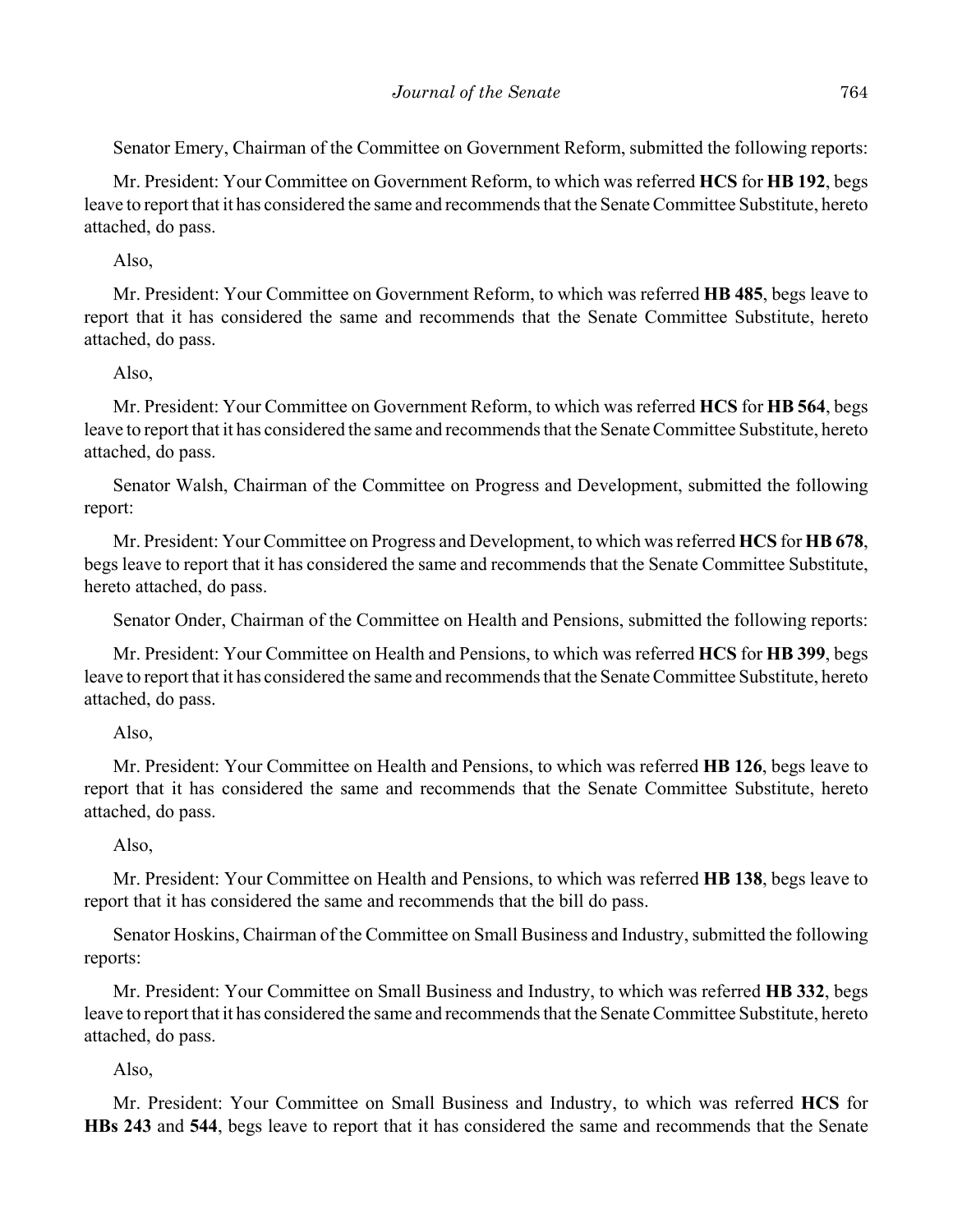Committee Substitute, hereto attached, do pass.

Senator Koenig, Chairman of the Committee on Ways and Means, submitted the following report:

Mr. President: Your Committee on Ways and Means, to which was referred **HCS** for **HB 220**, begs leave to report that it has considered the same and recommends that the Senate Committee Substitute, hereto attached, do pass.

Senator Crawford, Chairman of the Committee on Local Government and Elections, submitted the following report:

Mr. President: Your Committee on Local Government and Elections, to which was referred **HB 821**, begs leave to report that it has considered the same and recommends that the bill do pass.

Senator White, Chairman of the Committee on Veterans and Military Affairs, submitted the following report:

Mr. President: Your Committee on Veterans and Military Affairs, to which was referred **HB 565**, begs leave to report that it has considered the same and recommends that the Senate Committee Substitute, hereto attached, do pass.

Senator Riddle, Chairman of the Committee on Professional Registration, submitted the following report:

Mr. President: Your Committee on Professional Registration, to which was referred **HCS** for **HB 447**, begs leave to report that it has considered the same and recommends that the Senate Committee Substitute, hereto attached, do pass.

Senator Luetkemeyer, Chairman of the Committee on the Judiciary and Civil and Criminal Jurisprudence, submitted the following report:

Mr. President: Your Committee on the Judiciary and Civil and Criminal Jurisprudence, to which was referred **HB 113**, begs leave to report that it has considered the same and recommends that the Senate Committee Substitute, hereto attached, do pass.

Senator Cunningham, Chairman of the Committee on Fiscal Oversight, submitted the following reports:

Mr. President: Your Committee on Fiscal Oversight, to which were referred **SS** for **SB 414**; **HCS** for **HB 547**, with **SCS**; **HCS** for **HB 255**; **HCS** for **HB 677**; **HCS** for **HB 469**; **HB 260**, with **SCS**; **HCS** for **HB 225**, with **SCS**; **SB 282**; **SCS** for **SB 184**; **SS** for **SCS** for **SB 34**; and **SB 11**, begs leave to report that it has considered the same and recommends that the bills do pass.

President Kehoe assumed the Chair.

#### **CONCURRENT RESOLUTIONS**

Senator Walsh moved that **SCR 1** be taken up for adoption, which motion prevailed.

Senator Rowden assumed the Chair.

Senator Luetkemeyer assumed the Chair.

On motion of Senator Walsh, **SCR 1** was adopted by the following vote: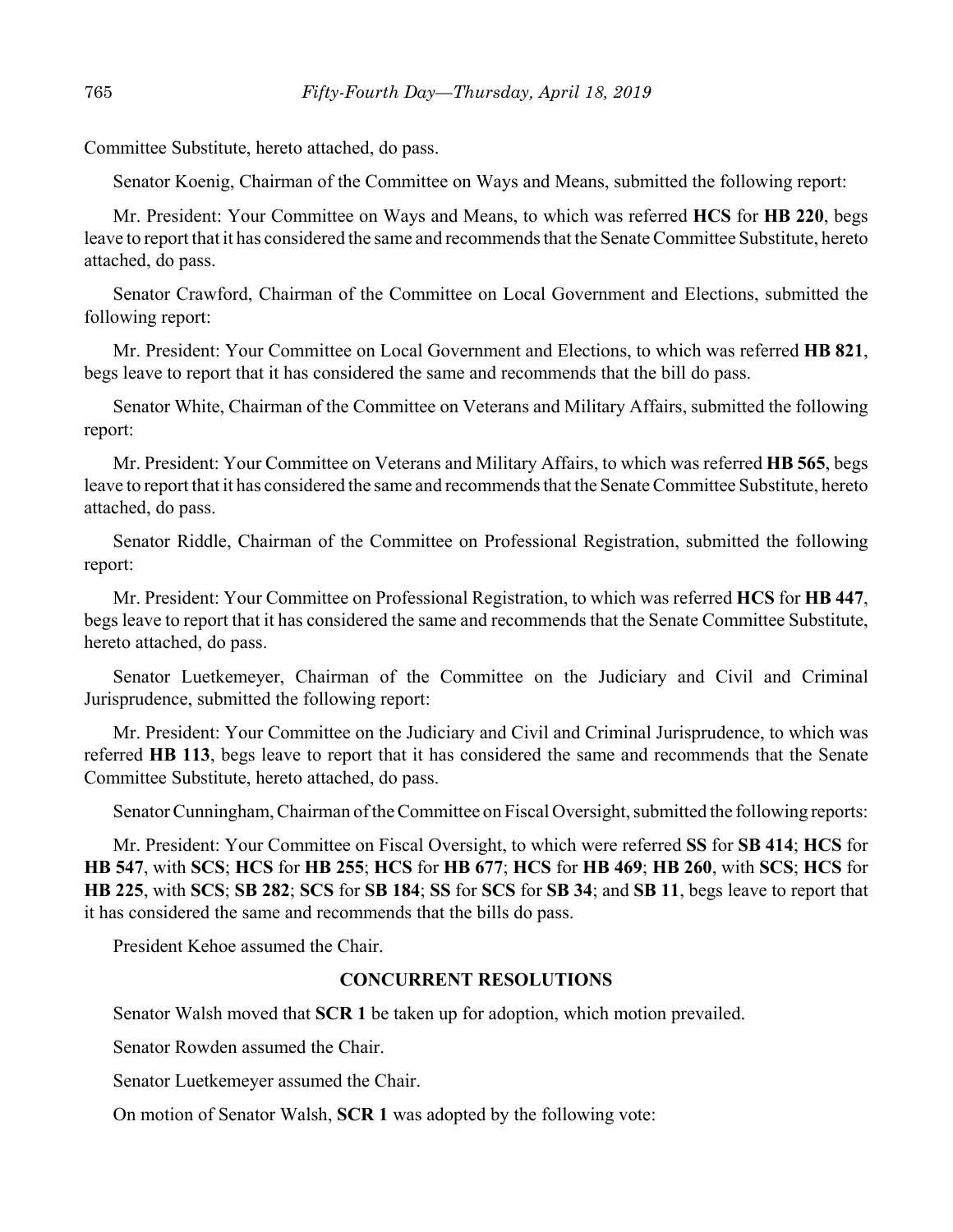| YEAS—Senators          |                            |       |             |             |            |         |
|------------------------|----------------------------|-------|-------------|-------------|------------|---------|
| Arthur                 | <b>Bernskoetter</b>        | Brown | Cierpiot    | Crawford    | Cunningham | Hegeman |
| Holsman                | Hoskins                    | Hough | Koenig      | Libla       | May        | Nasheed |
| $O'$ Laughlin          | Riddle                     | Rizzo | Romine      | Schatz      | Schupp     | Sifton  |
| Wallingford            | Walsh                      | White | Wieland     | Williams-26 |            |         |
| NAYS-Senators          |                            |       |             |             |            |         |
| <b>Burlison</b>        | Eigel                      | Emery | Luetkemeyer | Rowden-5    |            |         |
| Absent-Senator Sater-1 |                            |       |             |             |            |         |
|                        | Absent with leave—Senators |       |             |             |            |         |
| Curls                  | $Onder - 2$                |       |             |             |            |         |

Vacancies—None

Senator Rowden assumed the Chair.

## **THIRD READING OF SENATE BILLS**

**SB 282**, introduced by Senator Brown, entitled:

An Act to repeal sections 193.145, 193.265, 194.119, 194.265, and 333.011, RSMo, and to enact in lieu thereof six new sections relating to the disposition of human remains.

Was taken up.

On motion of Senator Brown, **SB 282** was read the 3rd time and passed by the following vote:

| YEAS—Senators |              |              |               |             |            |        |
|---------------|--------------|--------------|---------------|-------------|------------|--------|
| Arthur        | Bernskoetter | <b>Brown</b> | Burlison      | Crawford    | Cunningham | Eigel  |
| Emery         | Hegeman      | Holsman      | Hoskins       | Hough       | Koenig     | Libla  |
| Luetkemeyer   | May          | Nasheed      | $O'$ Laughlin | Riddle      | Rizzo      | Romine |
| Rowden        | Schatz       | Schupp       | Sifton        | Wallingford | Walsh      | White  |
| Wieland       | Williams-30  |              |               |             |            |        |

NAYS—Senators—None

Absent—Senators Cierpiot Sater—2

Absent with leave—Senators Curls Onder—2

Vacancies—None

The President declared the bill passed.

On motion of Senator Brown, title to the bill was agreed to.

Senator Brown moved that the vote by which the bill passed be reconsidered.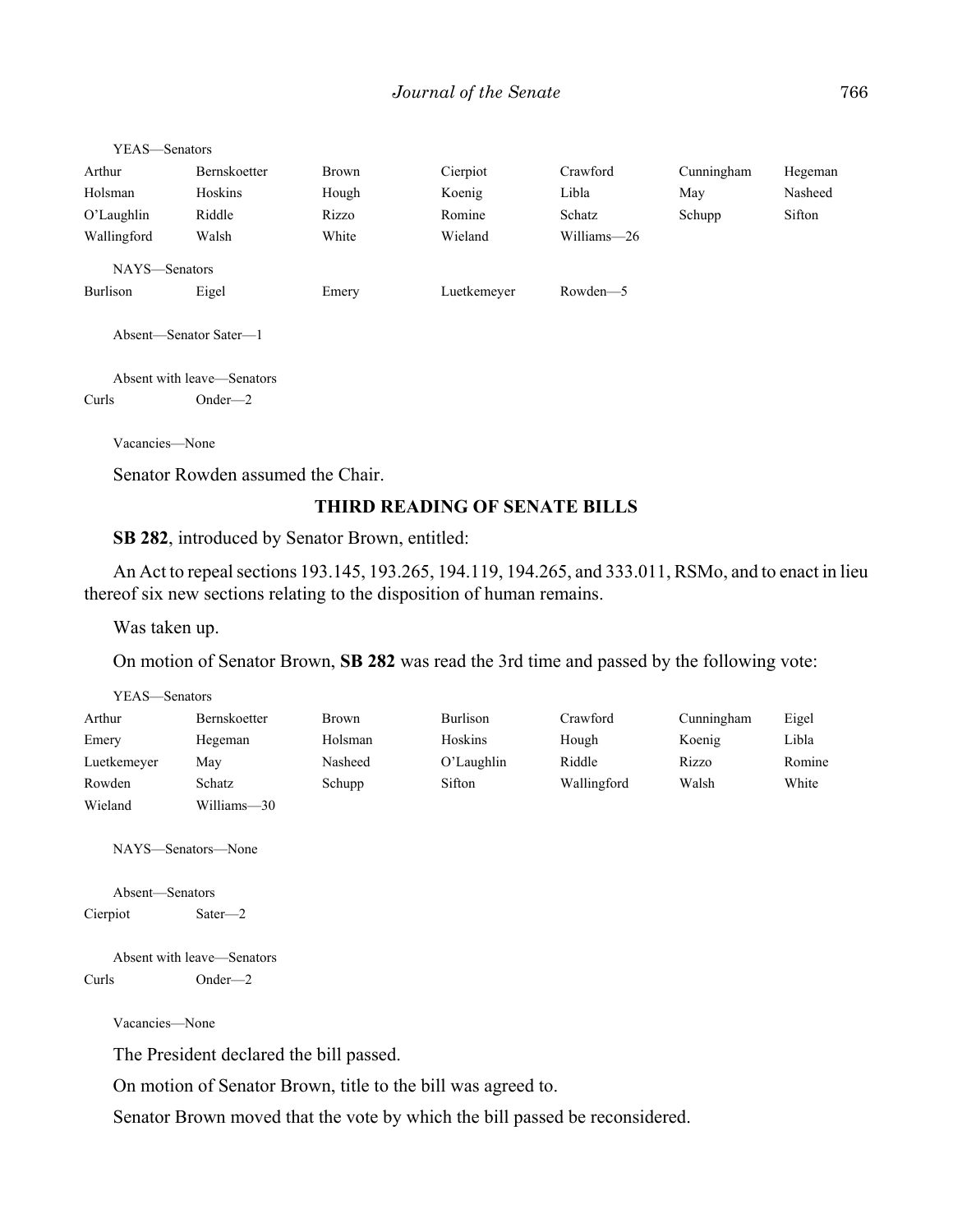Senator Wallingford moved that motion lay on the table, which motion prevailed.

**SCS** for **SB 184**, entitled:

## SENATE COMMITTEE SUBSTITUTE FOR SENATE BILL NO. 184

An Act to repeal sections 620.800, 620.803, 620.806, 620.809, and 620.2475, RSMo, and to enact in lieu thereof five new sections relating to job training.

Was taken up by Senator Wallingford.

On motion of Senator Wallingford, **SCS** for **SB 184** was read the 3rd time and passed by the following vote:

| YEAS—Senators |              |               |             |          |            |             |
|---------------|--------------|---------------|-------------|----------|------------|-------------|
| Arthur        | Bernskoetter | Brown         | Burlison    | Crawford | Cunningham | Emery       |
| Hegeman       | Holsman      | Hoskins       | Hough       | Koenig   | Libla      | Luetkemeyer |
| May           | Nasheed      | $O'$ Laughlin | Riddle      | Rizzo    | Romine     | Rowden      |
| Schatz        | Schupp       | Sifton        | Wallingford | Walsh    | White      | Wieland     |
| Williams-29   |              |               |             |          |            |             |

NAYS—Senator Eigel—1

Absent—Senators Cierpiot Sater—2

Absent with leave—Senators Curls Onder—2

Vacancies—None

The President declared the bill passed.

On motion of Senator Wallingford, title to the bill was agreed to.

Senator Wallingford moved that the vote by which the bill passed be reconsidered.

Senator Schatz moved that motion lay on the table, which motion prevailed.

**SS** for **SCS** for **SB 34**, introduced by Senator Riddle, entitled:

# SENATE SUBSTITUTE FOR SENATE COMMITTEE SUBSTITUTE FOR SENATE BILL NO. 34

An Act to repeal sections 58.095, 58.451, 58.720, 193.145, and 193.265, RSMo, and to enact in lieu thereof seven new sections relating to coroners.

Was taken up.

On motion of Senator Riddle, **SS** for **SCS** for **SB 34** was read the 3rd time and passed by the following vote: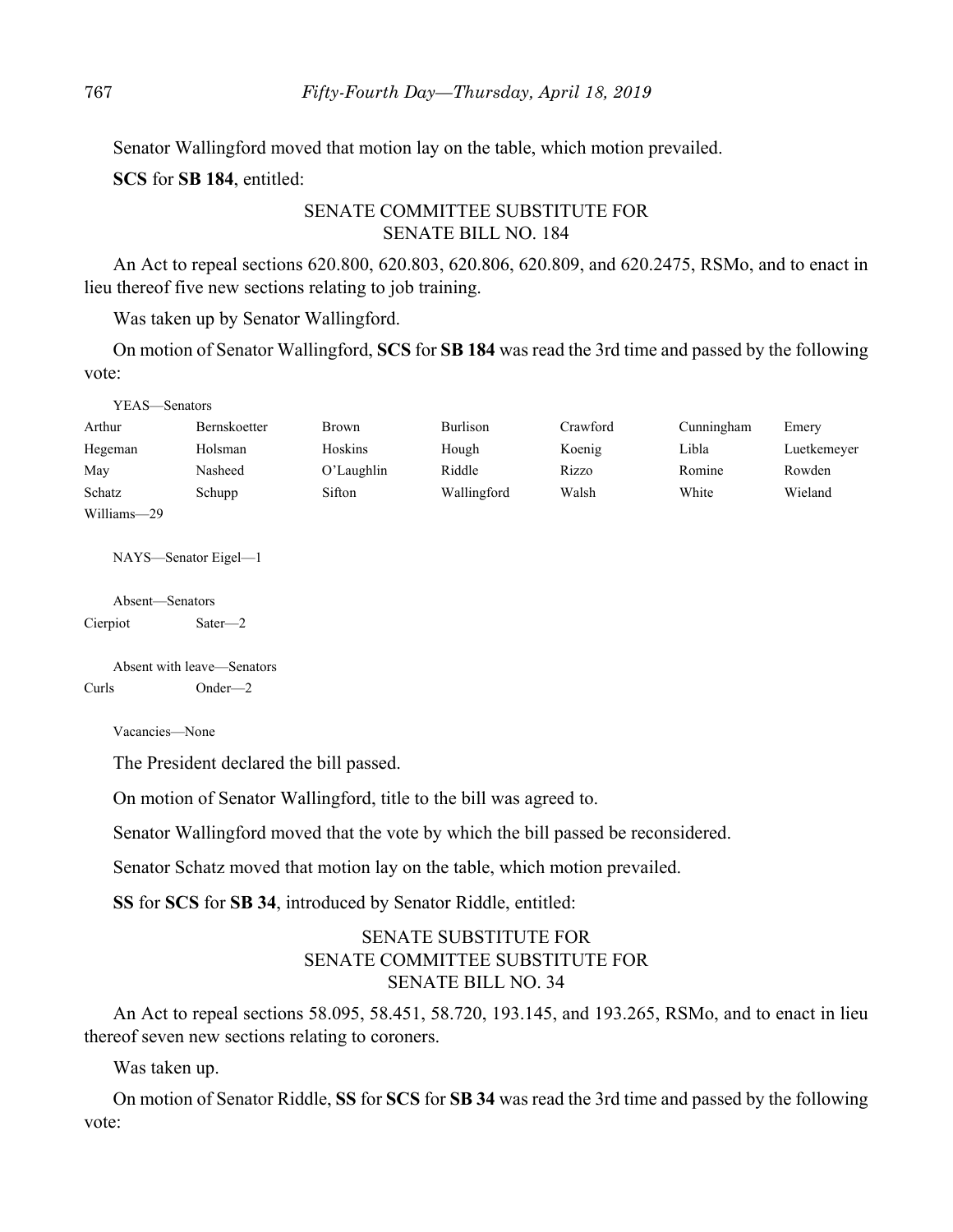YEAS—Senators

| Arthur      | Bernskoetter | Brown         | <b>Burlison</b> | Crawford | Cunningham | Eigel       |
|-------------|--------------|---------------|-----------------|----------|------------|-------------|
| Hegeman     | Holsman      | Hoskins       | Hough           | Koenig   | Libla      | Luetkemeyer |
| May         | Nasheed      | $O'$ Laughlin | Riddle          | Rizzo    | Romine     | Rowden      |
| Schatz      | Schupp       | Sifton        | Wallingford     | Walsh    | White      | Wieland     |
| Williams-29 |              |               |                 |          |            |             |

NAYS—Senator Emery—1

Absent—Senators Cierpiot Sater—2

Absent with leave—Senators Curls Onder—2

Vacancies—None

The President declared the bill passed.

On motion of Senator Riddle, title to the bill was agreed to.

Senator Riddle moved that the vote by which the bill passed be reconsidered.

Senator Wallingford moved that motion lay on the table, which motion prevailed.

**SB 11**, introduced by Senator Cunningham, entitled:

An Act to repeal section 208.225, RSMo, and to enact in lieu thereof one new section relating to Medicaid per diem reimbursement rates.

Was taken up.

On motion of Senator Cunningham, **SB 11** was read the 3rd time and passed by the following vote:

| YEAS—Senators |                     |              |                 |            |             |            |
|---------------|---------------------|--------------|-----------------|------------|-------------|------------|
| Arthur        | <b>Bernskoetter</b> | <b>Brown</b> | <b>Burlison</b> | Cierpiot   | Crawford    | Cunningham |
| Eigel         | Emery               | Hegeman      | Holsman         | Hoskins    | Hough       | Koenig     |
| Libla         | Luetkemeyer         | May          | Nasheed         | O'Laughlin | Riddle      | Rizzo      |
| Romine        | Rowden              | Schatz       | Schupp          | Sifton     | Wallingford | Walsh      |
| White         | Wieland             | Williams-31  |                 |            |             |            |

NAYS—Senators—None

Absent—Senator Sater—1

Absent with leave—Senators Curls Onder—2

Vacancies—None

The President declared the bill passed.

On motion of Senator Cunningham, title to the bill was agreed to.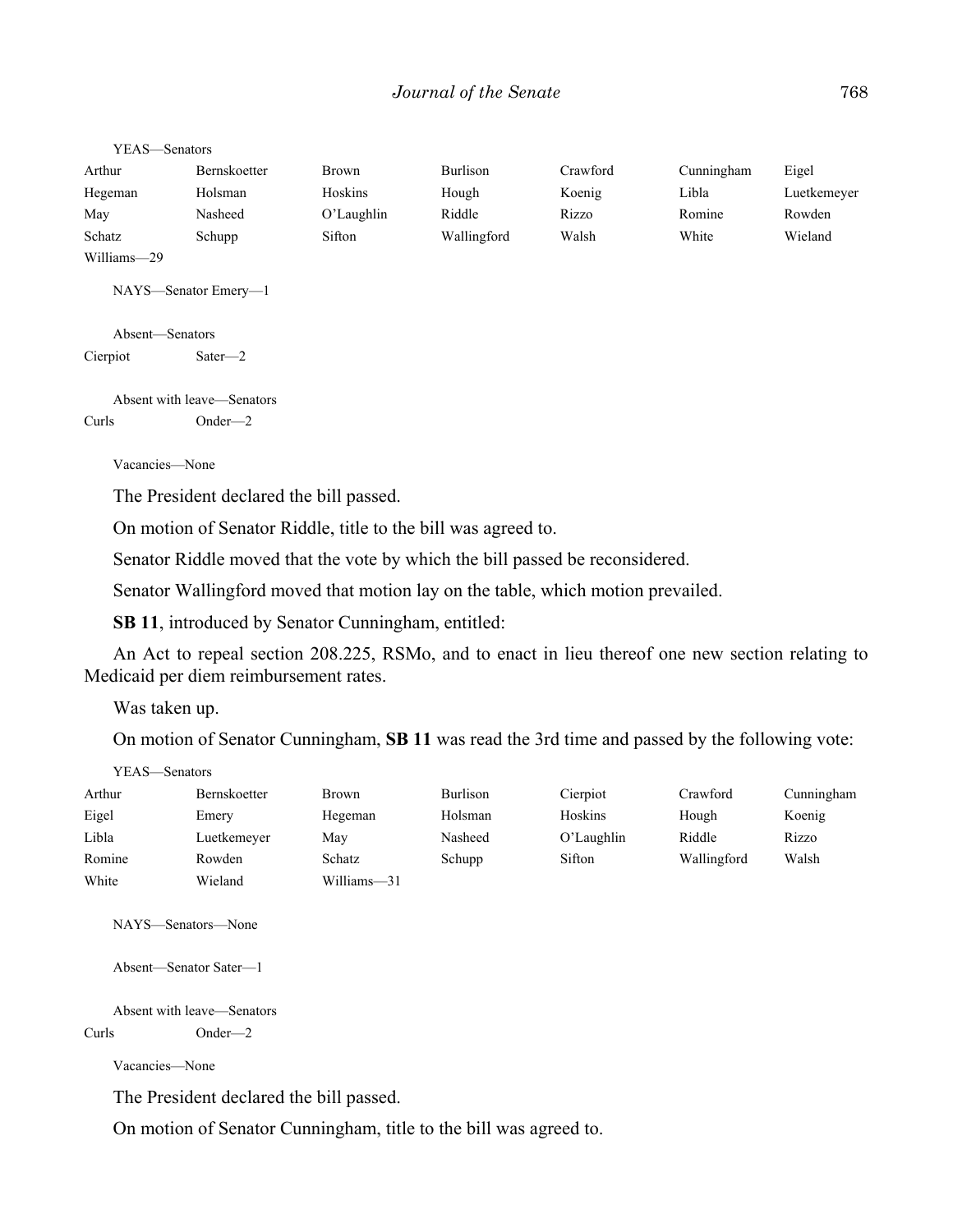Senator Cunningham moved that the vote by which the bill passed be reconsidered.

Senator Wallingford moved that motion lay on the table, which motion prevailed.

**SS** for **SB 414**, introduced by Senator Wieland, entitled:

# SENATE SUBSTITUTE FOR SENATE BILL NO. 414

An Act to amend chapter 376, RSMo, by adding thereto two new sections relating to innovations in health insurance, with an emergency clause.

Was taken up.

On motion of Senator Wieland, **SS** for **SB 414** was read the 3rd time and passed by the following vote:

| YEAS—Senators |                     |              |          |             |          |            |
|---------------|---------------------|--------------|----------|-------------|----------|------------|
| Arthur        | <b>Bernskoetter</b> | <b>Brown</b> | Burlison | Cierpiot    | Crawford | Cunningham |
| Eigel         | Emery               | Hegeman      | Holsman  | Hoskins     | Hough    | Koenig     |
| Libla         | Luetkemeyer         | May          | Nasheed  | O'Laughlin  | Riddle   | Rizzo      |
| Romine        | Rowden              | Schatz       | Schupp   | Wallingford | Walsh    | White      |
| Wieland       | Williams-30         |              |          |             |          |            |

NAYS—Senator Sifton—1

Absent—Senator Sater—1

Absent with leave—Senators Curls Onder—2

Vacancies—None

The President declared the bill passed.

The emergency clause was adopted by the following vote:

| YEAS—Senators |                       |         |             |          |          |            |
|---------------|-----------------------|---------|-------------|----------|----------|------------|
| Arthur        | <b>Bernskoetter</b>   | Brown   | Burlison    | Cierpiot | Crawford | Cunningham |
| Emery         | Hegeman               | Holsman | Hoskins     | Hough    | Koenig   | Libla      |
| Luetkemeyer   | May                   | Nasheed | O'Laughlin  | Riddle   | Rizzo    | Romine     |
| Rowden        | Schatz                | Schupp  | Wallingford | Walsh    | White    | Wieland    |
| Williams-29   |                       |         |             |          |          |            |
|               | NAYS—Senator Sifton—1 |         |             |          |          |            |

Absent—Senators Eigel Sater—2

Absent with leave—Senators Curls Onder—2

Vacancies—None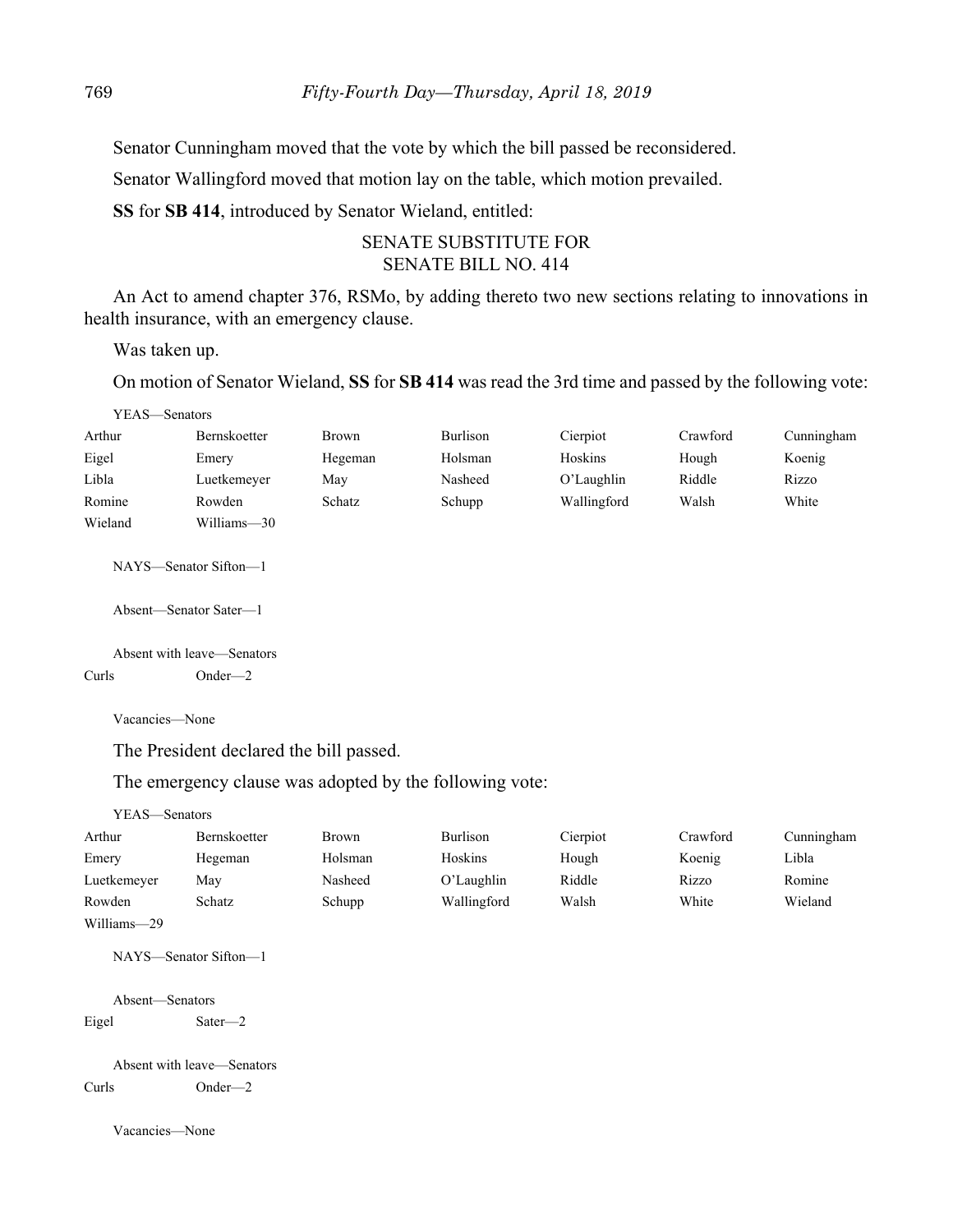On motion of Senator Wieland, title to the bill was agreed to.

Senator Wieland moved that the vote by which the bill passed be reconsidered.

Senator Wallingford moved that motion lay on the table, which motion prevailed.

**SB 333**, introduced by Senator Rizzo, entitled:

An Act to repeal section 321.242, RSMo, and to enact in lieu thereof one new section relating to a sales tax for fire protection.

Was taken up.

On motion of Senator Rizzo, **SB 333** was read the 3rd time and passed by the following vote:

| YEAS—Senators |                        |          |             |             |         |               |
|---------------|------------------------|----------|-------------|-------------|---------|---------------|
| Arthur        | <b>Bernskoetter</b>    | Cierpiot | Crawford    | Cunningham  | Hegeman | Holsman       |
| Hoskins       | Hough                  | Libla    | Luetkemeyer | May         | Nasheed | $O'$ Laughlin |
| Riddle        | Rizzo                  | Romine   | Rowden      | Schatz      | Schupp  | Sifton        |
| Wallingford   | Walsh                  | White    | Wieland     | Williams-26 |         |               |
|               |                        |          |             |             |         |               |
| NAYS-Senators |                        |          |             |             |         |               |
| Brown         | Burlison               | Eigel    | Emery       | Koenig-5    |         |               |
|               |                        |          |             |             |         |               |
|               | Absent—Senator Sater—1 |          |             |             |         |               |
|               |                        |          |             |             |         |               |

Absent with leave—Senators Curls Onder—2

Vacancies—None

The President declared the bill passed.

On motion of Senator Rizzo, title to the bill was agreed to.

Senator Rizzo moved that the vote by which the bill passed be reconsidered.

Senator Wallingford moved that motion lay on the table, which motion prevailed.

**SCS** for **SB 203**, entitled:

# SENATE COMMITTEE SUBSTITUTE FOR SENATE BILL NO. 203

An Act to repeal sections 82.1025, 82.1027, 82.1028, 82.1029, 82.1030, and 82.1031, RSMo, and to enactin lieu thereof four new sections relating to property regulations in certain cities and counties.

Was taken up by Senator Nasheed.

On motion of Senator Nasheed, **SCS** for **SB 203** was read the 3rd time and passed by the following vote:

YEAS—Senators

| Arthur  | Bernskoetter | Cierpiot | Crawford | Cunningham | Emery       | Hegeman |
|---------|--------------|----------|----------|------------|-------------|---------|
| Holsman | Hoskins      | Hough    | Koenig   | Libla      | Luetkemeyer | May     |
| Nasheed | O'Laughlin   | Riddle   | Rizzo    | Romine     | Rowden      | Schatz  |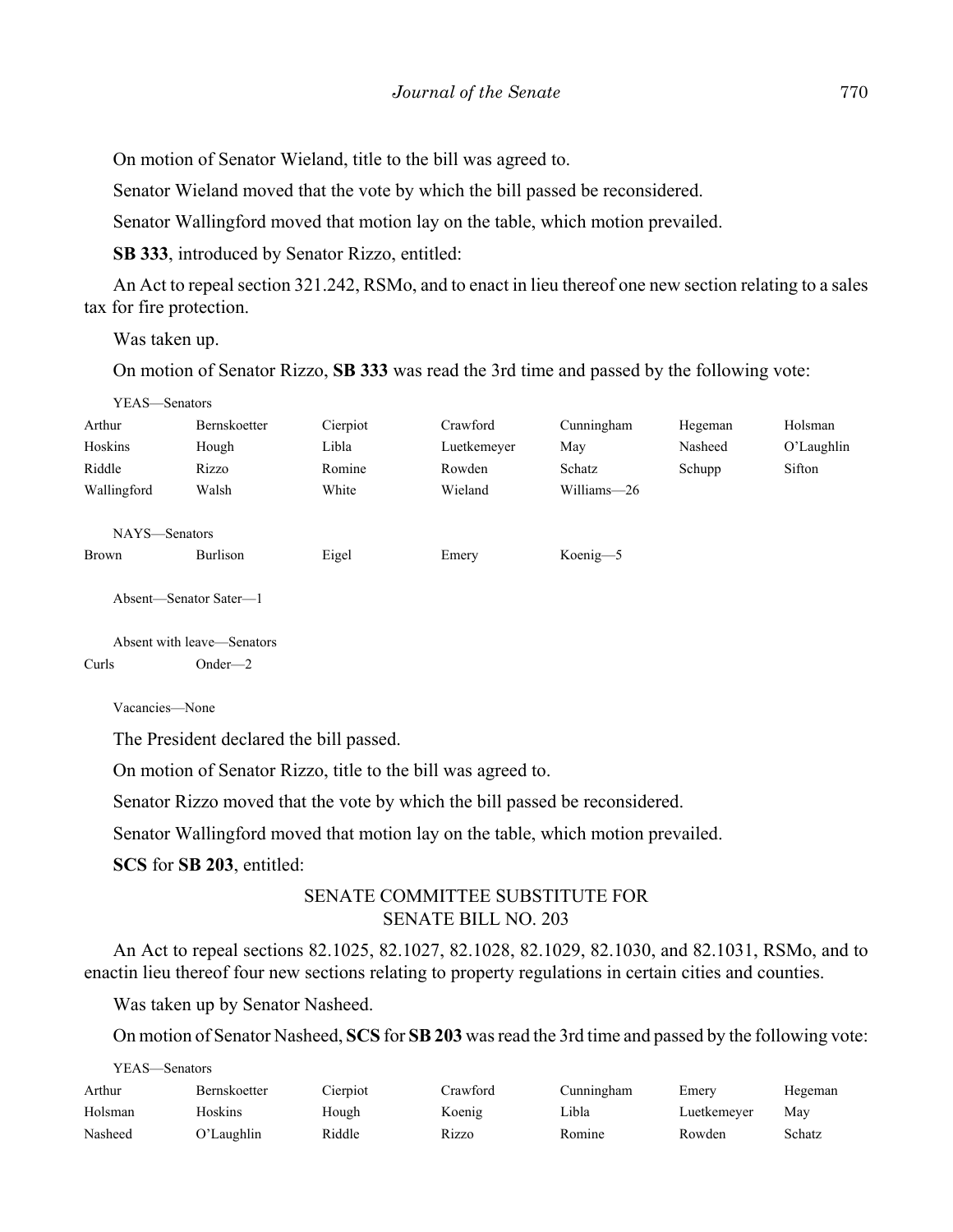| Schupp                 | Sifton                     | Wallingford | Walsh | White | Wieland | Williams-28 |
|------------------------|----------------------------|-------------|-------|-------|---------|-------------|
| NAYS-Senators          |                            |             |       |       |         |             |
| Brown                  | Burlison                   | $Eigel$ —3  |       |       |         |             |
| Absent—Senator Sater—1 |                            |             |       |       |         |             |
|                        | Absent with leave—Senators |             |       |       |         |             |
| Curls                  | $Onder - 2$                |             |       |       |         |             |

Vacancies—None

The President declared the bill passed.

On motion of Senator Nasheed, title to the bill was agreed to.

Senator Nasheed moved that the vote by which the bill passed be reconsidered.

Senator Wallingford moved that motion lay on the table, which motion prevailed.

**SB 88**, introduced by Senator Libla, entitled:

An Act to repeal section 210.160, RSMo, and to enact in lieu thereof two new sections relating to guardians ad litem.

Was taken up.

On motion of Senator Libla, **SB 88** was read the 3rd time and passed by the following vote:

| YEAS—Senators |                     |              |          |             |          |            |
|---------------|---------------------|--------------|----------|-------------|----------|------------|
| Arthur        | <b>Bernskoetter</b> | <b>Brown</b> | Burlison | Cierpiot    | Crawford | Cunningham |
| Eigel         | Emery               | Hegeman      | Holsman  | Hoskins     | Hough    | Koenig     |
| Libla         | Luetkemeyer         | May          | Nasheed  | O'Laughlin  | Rizzo    | Romine     |
| Rowden        | Schatz              | Schupp       | Sifton   | Wallingford | Walsh    | White      |
| Wieland       | Williams-30         |              |          |             |          |            |

NAYS—Senators—None

Absent—Senators Riddle Sater—2

Absent with leave—Senators Curls Onder—2

Vacancies—None

The President declared the bill passed.

On motion of Senator Libla, title to the bill was agreed to.

Senator Libla moved that the vote by which the bill passed be reconsidered.

Senator Wallingford moved that motion lay on the table, which motion prevailed.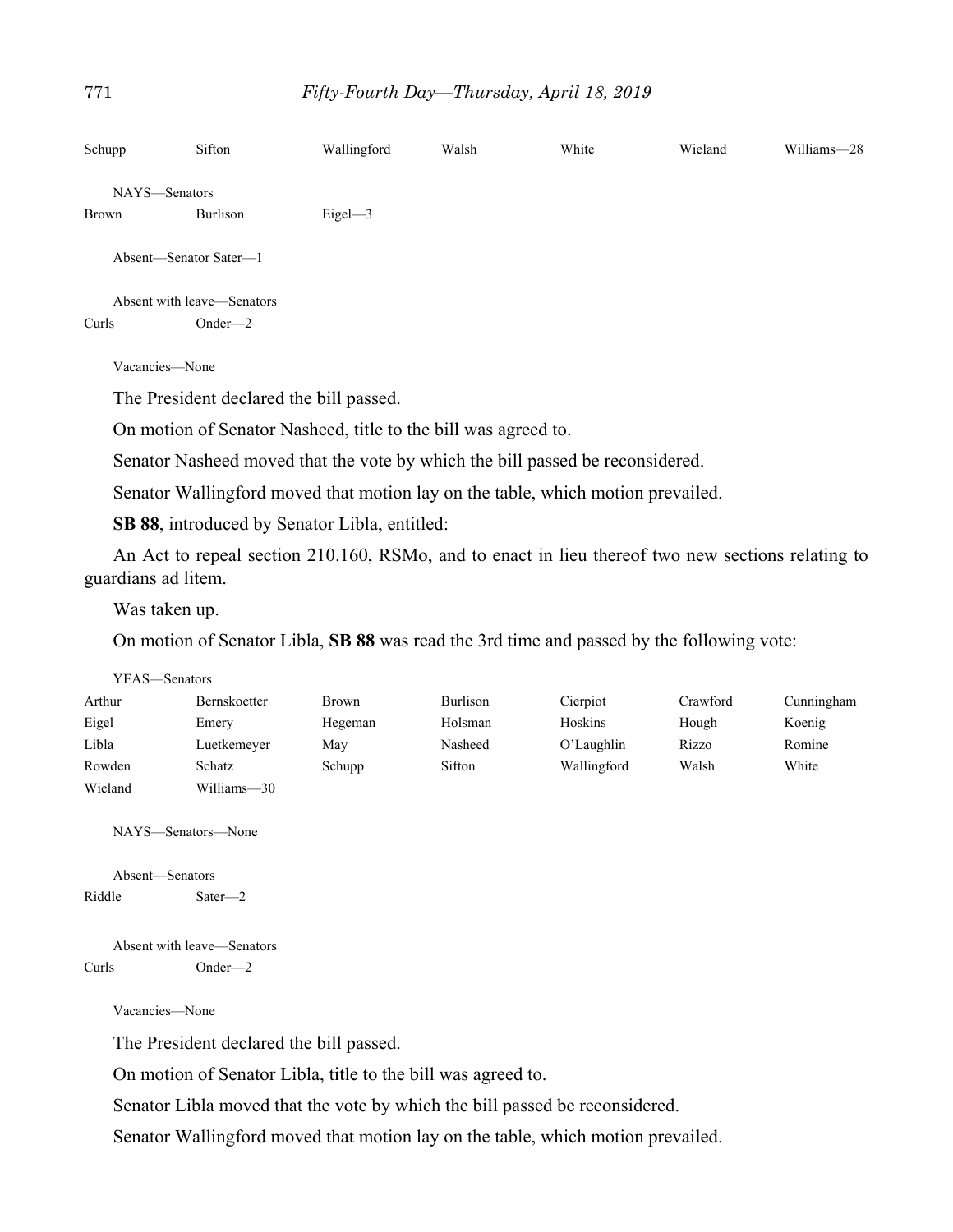Senator Luetkemeyer assumed the Chair.

# **HOUSE BILLS ON THIRD READING**

**HB 182**, introduced by Representative Shull (16), entitled:

An Act to repeal section 374.191, RSMo, and to enact in lieu thereof one new section relating to interest rates on payments by insurers.

Was called from the Consent Calendar and taken up by Senator Crawford.

On motion of Senator Crawford, **HB 182** was read the 3rd time and passed by the following vote:

| YEAS—Senators |                     |              |                 |            |             |            |  |
|---------------|---------------------|--------------|-----------------|------------|-------------|------------|--|
| Arthur        | <b>Bernskoetter</b> | <b>Brown</b> | <b>Burlison</b> | Cierpiot   | Crawford    | Cunningham |  |
| Eigel         | Emery               | Hegeman      | Holsman         | Hoskins    | Hough       | Koenig     |  |
| Libla         | Luetkemeyer         | May          | Nasheed         | O'Laughlin | Riddle      | Rizzo      |  |
| Romine        | Rowden              | Schatz       | Schupp          | Sifton     | Wallingford | Walsh      |  |
| White         | Wieland             | Williams-31  |                 |            |             |            |  |

NAYS—Senators—None

```
Absent—Senator Sater—1
```
Absent with leave—Senators Curls Onder—2

Vacancies—None

The President declared the bill passed.

On motion of Senator Crawford, title to the bill was agreed to.

Senator Crawford moved that the vote by which the bill passed be reconsidered.

Senator Rowden moved that motion lay on the table, which motion prevailed.

**HCS** for **HBs 812** and **832**, entitled:

An Act to amend chapter 227, RSMo, by adding thereto two new sections relating to the designation of memorial highways.

Was called from the Consent Calendar and taken up by Senator Hoskins.

On motion of Senator Hoskins, **HCS** for **HBs 812** and **832** was read the 3rd time and passed by the following vote:

| YEAS—Senators       |              |          |               |             |            |  |  |
|---------------------|--------------|----------|---------------|-------------|------------|--|--|
| <b>Bernskoetter</b> | <b>Brown</b> | Burlison | Cierpiot      | Crawford    | Cunningham |  |  |
| Emery               | Hegeman      | Holsman  | Hoskins       | Hough       | Koenig     |  |  |
| Luetkemeyer         | May          | Nasheed  | $O'$ Laughlin | Riddle      | Rizzo      |  |  |
| Rowden              | Schatz       | Schupp   | Sifton        | Wallingford | Walsh      |  |  |
| Wieland             | Williams-31  |          |               |             |            |  |  |
|                     |              |          |               |             |            |  |  |

NAYS—Senators—None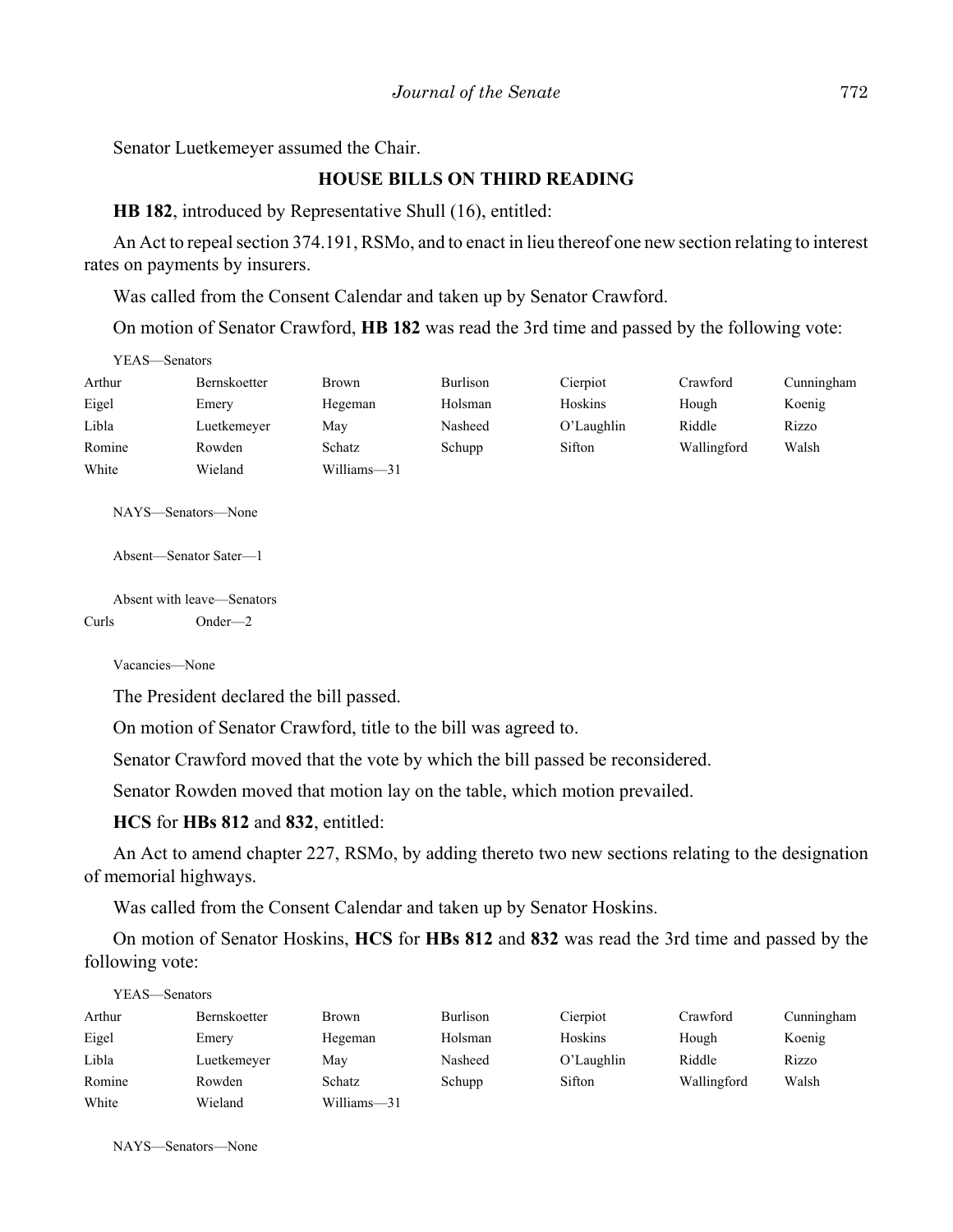```
Absent—Senator Sater—1
```
Absent with leave—Senators Curls Onder—2

Vacancies—None

The President declared the bill passed.

On motion of Senator Hoskins, title to the bill was agreed to.

Senator Hoskins moved that the vote by which the bill passed be reconsidered.

Senator Rowden moved that motion lay on the table, which motion prevailed.

**HB 898**, introduced by Representative Walsh, entitled:

An Act to amend chapter 301, RSMo, by adding thereto one new section relating to the establishment of a special license plate.

Was called from the Consent Calendar and taken up by Senator Bernskoetter.

On motion of Senator Bernskoetter, **HB 898** was read the 3rd time and passed by the following vote:

| Y EAS—Senators |              |              |          |               |             |            |
|----------------|--------------|--------------|----------|---------------|-------------|------------|
| Arthur         | Bernskoetter | <b>Brown</b> | Burlison | Cierpiot      | Crawford    | Cunningham |
| Eigel          | Emery        | Hegeman      | Holsman  | Hoskins       | Hough       | Koenig     |
| Libla          | Luetkemeyer  | May          | Nasheed  | $O'$ Laughlin | Riddle      | Rizzo      |
| Romine         | Rowden       | Schatz       | Schupp   | Sifton        | Wallingford | Walsh      |
| White          | Wieland      | Williams-31  |          |               |             |            |

NAYS—Senators—None

 $YFAS = S$ 

Absent—Senator Sater—1

Absent with leave—Senators Curls Onder—2

Vacancies—None

The President declared the bill passed.

On motion of Senator Bernskoetter, title to the bill was agreed to.

Senator Bernskoetter moved that the vote by which the bill passed be reconsidered.

Senator Rowden moved that motion lay on the table, which motion prevailed.

**HB 926**, introduced by Representative Shawan, with **SCS**, entitled:

An Act to repeal section 301.560, RSMo, and to enact in lieu thereof one new section relating to dealer license plates.

Was called from the Consent Calendar and taken up by Senator Hough.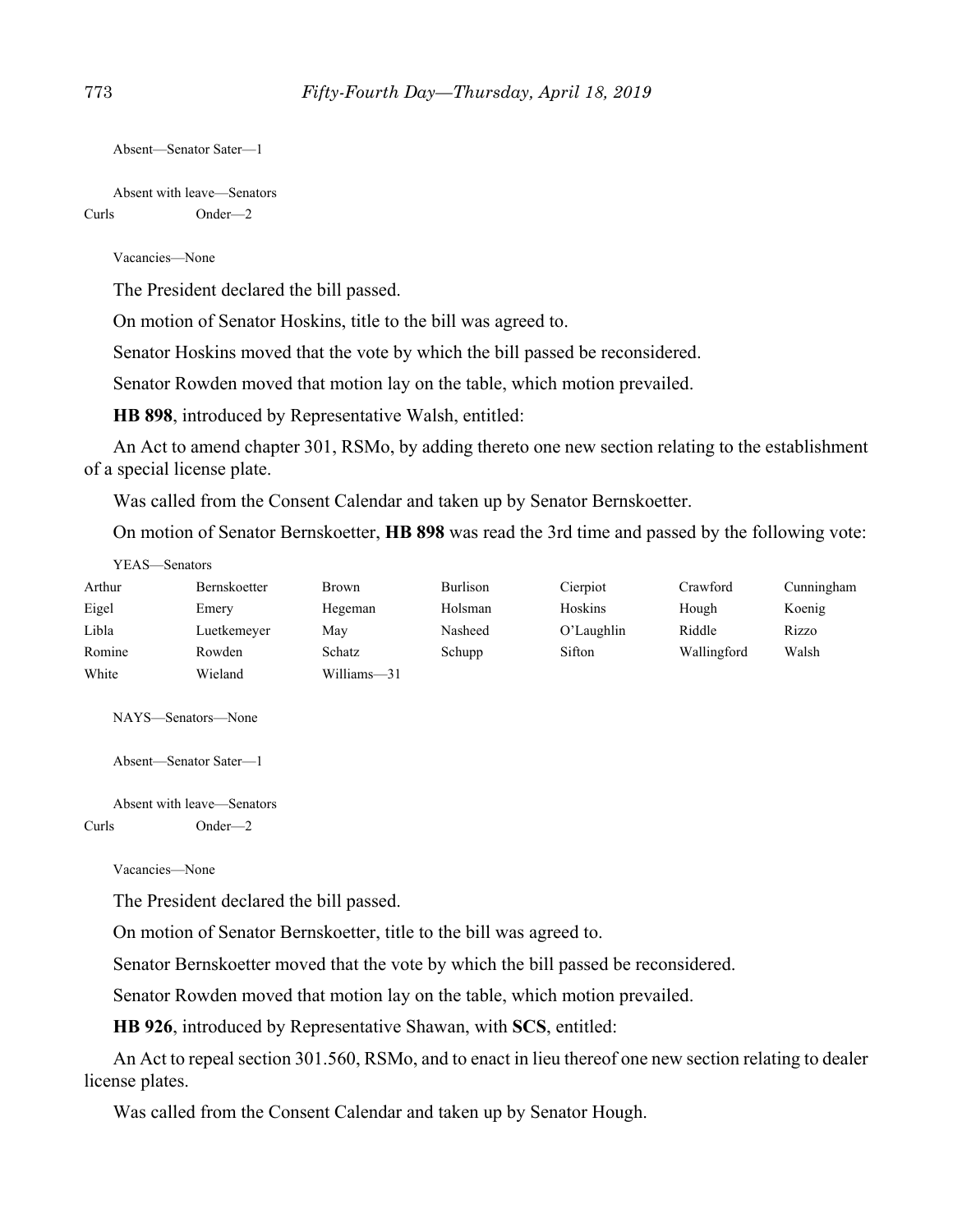#### **SCS** for **HB 926**, entitled:

## SENATE COMMITTEE SUBSTITUTE FOR HOUSE BILL NO. 926

An Act to repeal section 301.560, RSMo, and to enact in lieu thereof three new sections relating to license plates.

Was taken up.

Senator Hough moved that **SCS** for **HB 926** be adopted, which motion prevailed.

On motion of Senator Hough, **SCS** for **HB 926** was read the 3rd time and passed by the following vote:

| Arthur | Bernskoetter | <b>Brown</b> | Burlison    | Cierpiot | Crawford      | Cunningham  |
|--------|--------------|--------------|-------------|----------|---------------|-------------|
| Curls  | Eigel        | Emery        | Hegeman     | Holsman  | Hoskins       | Hough       |
| Koenig | Libla        | Luetkemeyer  | Mav         | Nasheed  | $O'$ Laughlin | Riddle      |
| Rizzo  | Romine       | Rowden       | Schatz      | Schupp   | Sifton        | Wallingford |
| Walsh  | White        | Wieland      | Williams-32 |          |               |             |

NAYS—Senators—None

Absent—Senator Sater—1

Absent with leave—Senator Onder—1

Vacancies—None

The President declared the bill passed.

On motion of Senator Hough, title to the bill was agreed to.

Senator Hough moved that the vote by which the bill passed be reconsidered.

Senator Rowden moved that motion lay on the table, which motion prevailed.

Senator Rowden assumed the Chair.

#### **MESSAGES FROM THE HOUSE**

The following messages were received from the House of Representatives through its Chief Clerk:

Mr. President: I am instructed by the House of Representatives to inform the Senate that the House has taken up and passed **HCS** for **HB 937**, entitled:

An Act to repeal section 105.470, RSMo, and to enact in lieu thereof one new section relating to lobbyists.

In which the concurrence of the Senate is respectfully requested.

Read 1st time.

Also,

Mr. President: I am instructed by the House of Representatives to inform the Senate that the House has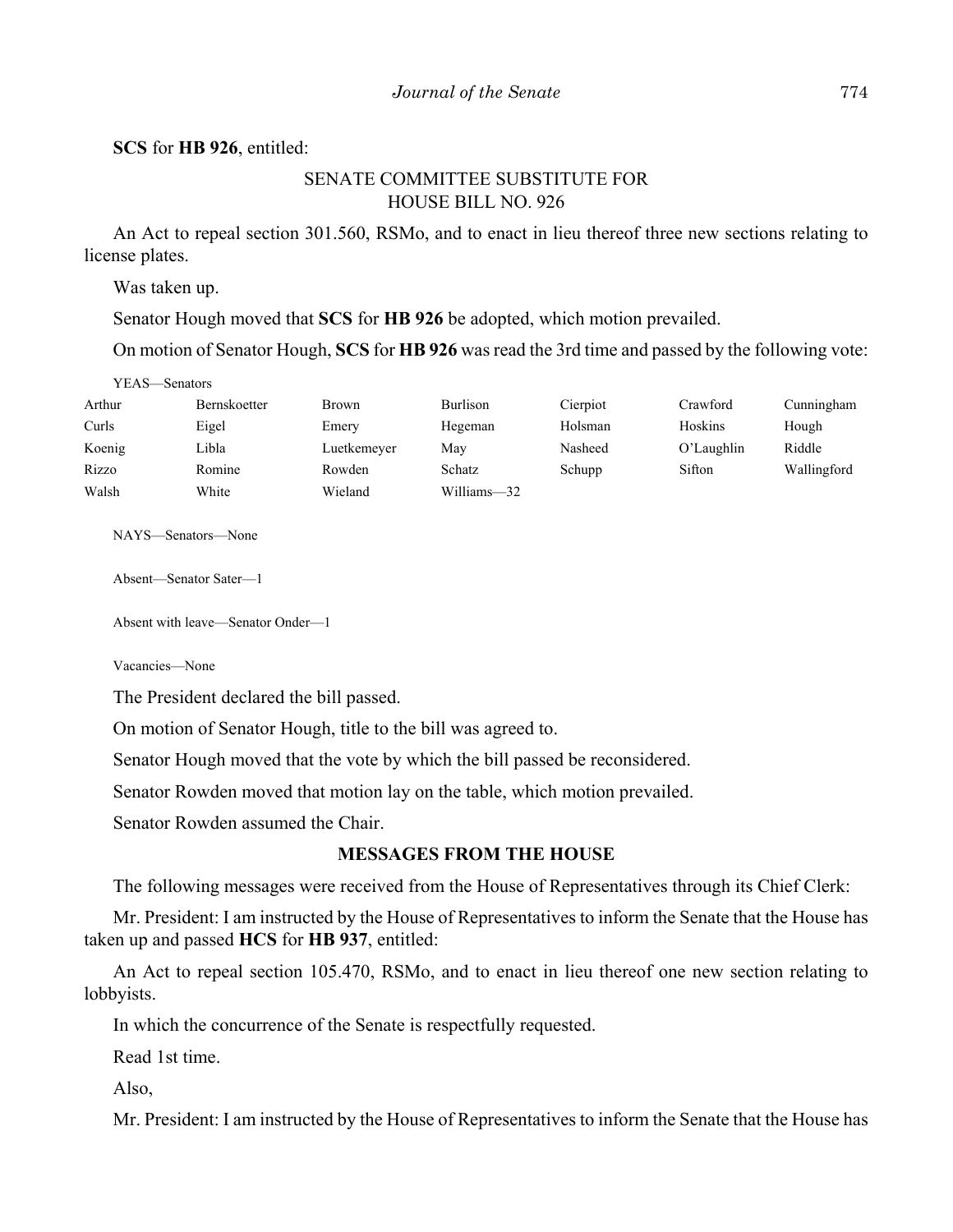taken up and passed **HB 930**, entitled:

An Act to repeal section 34.040, RSMo, and to enact in lieu thereof one new section relating to authorizing the commissioner of administration to conduct reverse auctions.

In which the concurrence of the Senate is respectfully requested.

Read 1st time.

Also,

Mr. President: I am instructed by the House of Representatives to inform the Senate that the House has taken up and passed **HB 769**, entitled:

An Act to repeal section 27.010, RSMo, and to enact in lieu thereof one new section relating to the attorney general.

In which the concurrence of the Senate is respectfully requested.

Read 1st time.

Also,

Mr. President: I am instructed by the House of Representatives to inform the Senate that the House has taken up and passed **HB 1057**, entitled:

An Act to repeal section 192.667, RSMo, and to enact in lieu thereof one new section relating to infection control data reporting.

In which the concurrence of the Senate is respectfully requested.

Read 1st time.

Also,

Mr. President: I am instructed by the House of Representatives to inform the Senate that the House has taken up and passed **HB 186**, entitled:

An Act to amend chapter 516, RSMo, by adding thereto one new section relating to statutes of limitations.

In which the concurrence of the Senate is respectfully requested.

Read 1st time.

Also,

Mr. President: I am instructed by the House of Representatives to inform the Senate that the House has taken up and passed **HCS** for **HBs 281** & **570**, entitled:

An Act to repeal section 171.033, RSMo, and to enact in lieu thereof one new section relating to alternative methods of instruction for schools.

In which the concurrence of the Senate is respectfully requested.

Read 1st time.

Also,

Mr. President: I am instructed by the House of Representatives to inform the Senate that the House has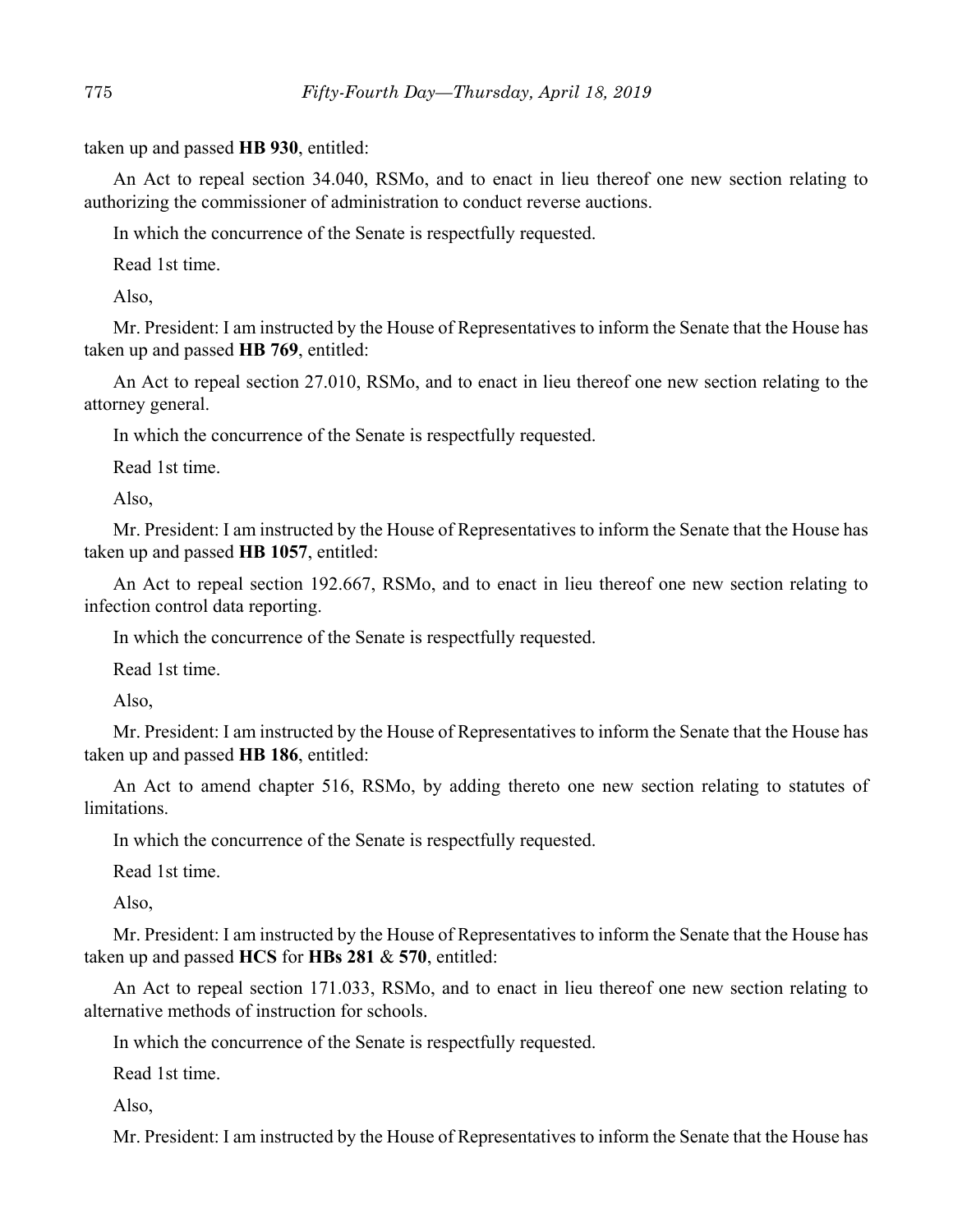taken up and passed **HCS** for **HB 749**, entitled:

An Act to repeal section 304.153, RSMo, and to enact in lieu thereof one new section relating to motor vehicle tows.

In which the concurrence of the Senate is respectfully requested.

Read 1st time.

Also,

Mr. President: I am instructed by the House of Representatives to inform the Senate that the House has taken up and passed **HB 1062**, entitled:

An Act to repeal section 523.262, RSMo, and to enact in lieu thereof one new section relating to eminent domain.

In which the concurrence of the Senate is respectfully requested.

Read 1st time.

Also,

Mr. President: I am instructed by the House of Representatives to inform the Senate that the House has taken up and passed **HCS** for **HB 1206**, entitled:

An Act to repeal section 253.080, RSMo, and to enact in lieu thereof two new sections relating to state parks.

In which the concurrence of the Senate is respectfully requested.

Read 1st time.

Also,

Mr. President: I am instructed by the House of Representatives to inform the Senate that the House has taken up and passed **HCS** for **HB 1151**, entitled:

An Act to repeal sections 217.735, 559.106, 589.400, 589.401, and 589.414, RSMo, and to enact in lieu thereof five new sections relating to the registration of sexual offenders.

In which the concurrence of the Senate is respectfully requested.

Read 1st time.

Also,

Mr. President: I am instructed by the House of Representatives to inform the Senate that the House has taken up and passed **HB 756**, entitled:

An Act to repeal section 376.690, RSMo, and to enact in lieu thereof one new section relating to unanticipated out-of-network health care services.

In which the concurrence of the Senate is respectfully requested.

Read 1st time.

Also,

Mr. President: I am instructed by the House of Representatives to inform the Senate that the House has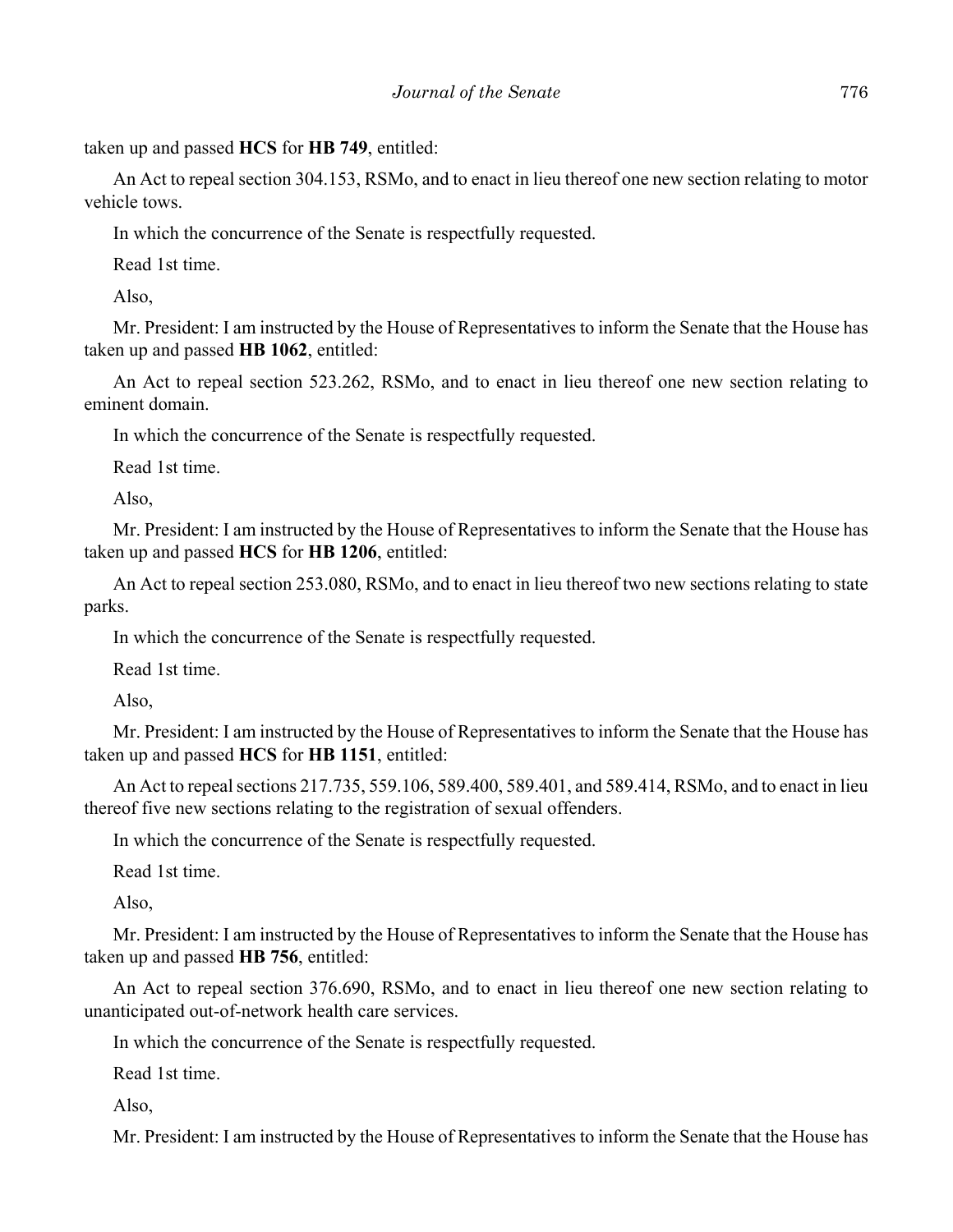taken up and passed **HB 943**, entitled:

An Act to repeal section 326.289, RSMo, and to enact in lieu thereof two new sections relating to consumer protections for preparation of financial documents.

In which the concurrence of the Senate is respectfully requested.

Read 1st time.

Also,

Mr. President: I am instructed by the House of Representatives to inform the Senate that the House has taken up and passed **HCS** for **HB 951**, entitled:

An Act to amend chapter 261, RSMo, by adding thereto one new section relating to the inspection of grounds or facilities used for certain agricultural purposes.

In which the concurrence of the Senate is respectfully requested.

Read 1st time.

# **HOUSE BILLS ON SECOND READING**

The following Bills were read the 2nd time and referred to the Committees indicated:

**HB 159**––Transportation, Infrastructure and Public Safety.

**HCS** for **HB 844**––Small Business and Industry.

**HB 873**––Transportation, Infrastructure and Public Safety.

**HCS** for **HB 1127**––Agriculture, Food Production and Outdoor Resources.

**HB 942**––Insurance and Banking.

**HB 83**––Insurance and Banking.

**HB 705**––Professional Registration.

**HB 65**––General Laws.

**HCS** for **HB 674**––Local Government and Elections.

**HCS** for **HB 106**––Professional Registration.

**HCS** for **HBs 746** & **722**––Judiciary and Civil and Criminal Jurisprudence.

**HB 606**––Government Reform.

**HB 407**––Agriculture, Food Production and Outdoor Resources.

**HCS** for **HB 745**––Judiciary and Civil and Criminal Jurisprudence.

**HB 372**––Small Business and Industry.

**HB 568**––Local Government and Elections.

**HB 112**––Education.

**HCS** for **HB 287**––Commerce, Consumer Protection, Energy and the Environment.

**HCS** for **HB 301**––Professional Registration.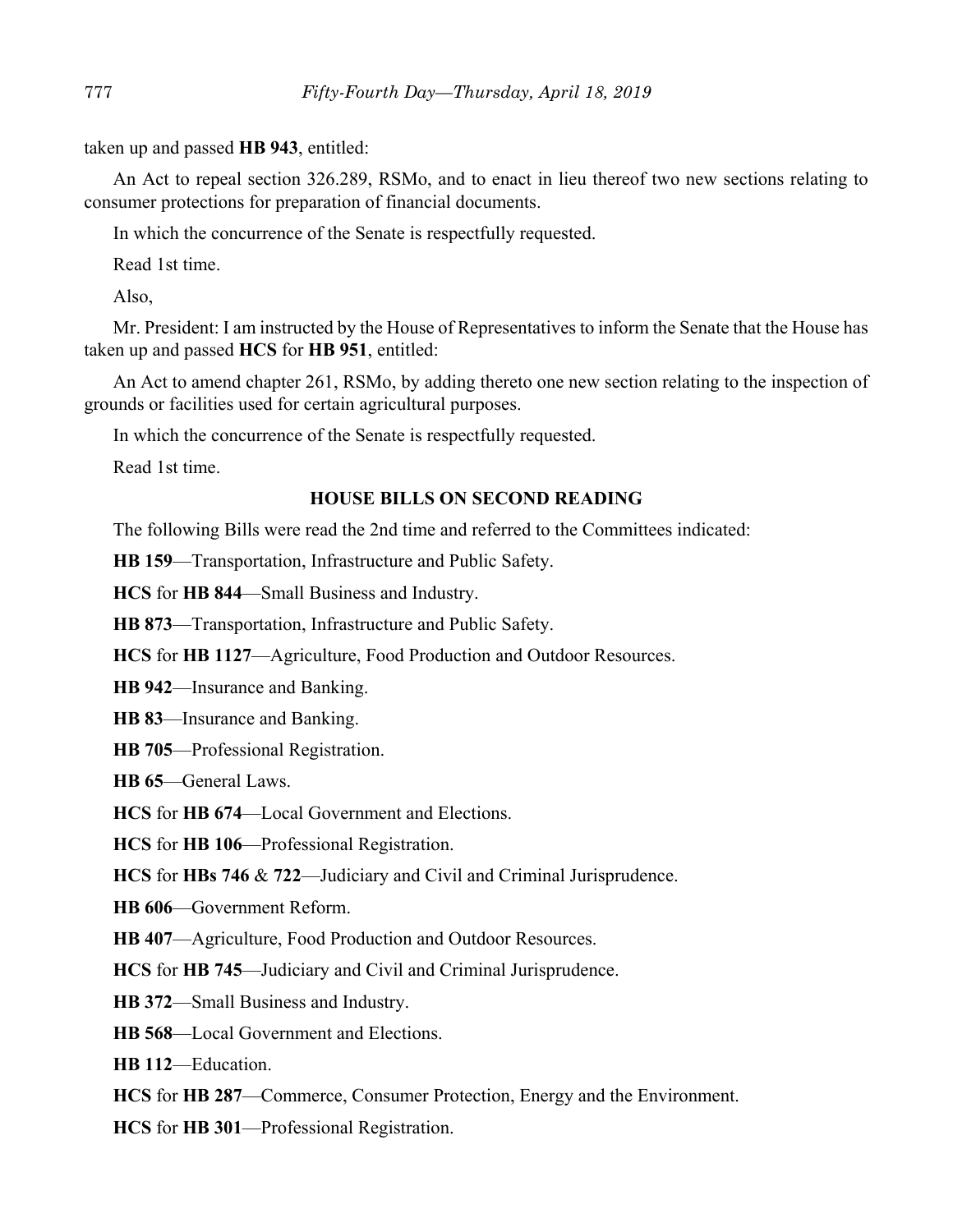**HCS** for **HB 379**––Local Government and Elections.

**HCS** for **HB 679**––Transportation, Infrastructure and Public Safety.

**HB 966**––Judiciary and Civil and Criminal Jurisprudence.

**HCS** for **HB 1094**––Ways and Means.

**HB 338**––General Laws.

**HB 816**––Professional Registration.

**HCS** for **HB 349**––Professional Registration.

**HCS** for **HB 932**––Seniors, Families and Children.

**HB 758**––Health and Pensions.

**HB 191**––Transportation, Infrastructure and Public Safety.

## **RESOLUTIONS**

Senator Riddle offered Senate Resolution No. 673, regarding Old Monroe, which was adopted.

Senator Riddle offered Senate Resolution No. 674, regarding KWRE 730 AM, Warrenton, which was adopted.

Senator Emery offered Senate Resolution No. 675, regarding Mason Anthony Komer, Clinton, which was adopted.

## **INTRODUCTIONS OF GUESTS**

Senator Brown introduced to the Senate, Public Administrator Loretta Rouse, Pulaski County; Public Administrator Kathy Oliver, Phelps County; and Public Administrator Franky Todd, Crawford County.

Senator Wallingford introduced to the Senate, Kenlee Montgomery, Abbie Sullens, Libby Mooney, Zach Link, Daniel Bathe and Michael Graham, Farm Bureau Youth Leadership FFA, Madison County.

Senator Bernskoetter introduced to the Senate, county public administrators from across the state.

Senator Riddle introduced to the Senate, Advisor Jason Vandivort; and Ben Smith, Kaitlin Tapley, Meghan Moyer and Olivia Dietrich, Elsberry FFA.

Senator Riddle introduced to the Senate, Advisor Shera Dameron; and Colin Wilburn, Caden Wilburn, Paige Dameron, Lauren Shaw and Claire Motley, Van-Far FFA.

Senator Brown introduced to the Senate, Advisor Matt Schroer; and Chloe Moss, Colby McGuire and Dalton Whittle, Crocker FFA.

Senator Crawford introduced to the Senate, Megan Richner, Reagan Kennon, Lauren Ford, Shanae Potts, Alexis Barnett, Sawyer Williams and Andrew Russell, Missouri Farm Bureau Youth Leadership, Cedar County.

Senator Crawford introduced to the Senate, Emily Whipple, Windyville.

Senator Cunningham introduced to the Senate, Kaitlyn Davis, her parents, Joe and Amanda, and Kataryna and Kage, Texas County.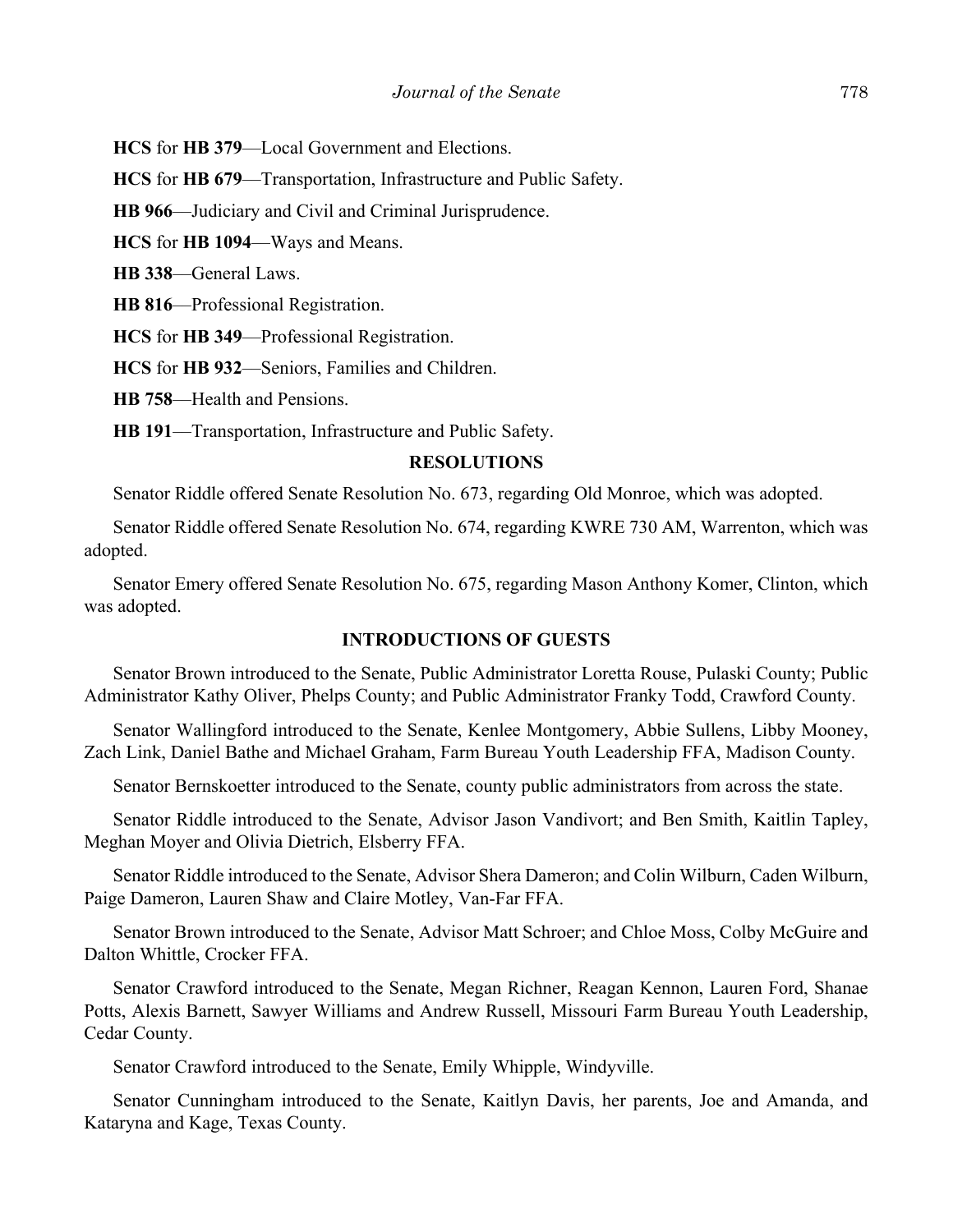Senator Libla introduced to the Senate, Advisor Veronica Hollis, and Conner Hollis, Blue Crider and Hunter Clark, Farm Bureau Youth Leadership, Van Buren.

Senator Riddle introduced to the Senate, Advisors Ashley Kendrick and Joni Fields; and Charlie Vitt, Andrea Callison and Marlena Long, Paris FFA; and Miranda Breid and Lexi Wolfe, Madison FFA.

Senator Emery introduced to the Senate, Jason Dieckhoff; and Britaini Bronson, Ethan Kohl, Mackenzie Porter and Michelle Marrs, Cass County FFA.

Senator Emery introduced to the Senate, Sharon Arnold and Mary Fischer; and Kameran Collier, Kiley Foster, Olivia Bagby, Destiny Long, Miranda Petty and Case Doody, Farm Bureau Youth Leadership Day, Bates County.

Senator Brown introduced to the Senate, Jim Sherrell, Charlie Bassett and Livey Henderson, Dixon; Kelsi Kinney and Trever Smith, Macks Creek; Skylar Shepherd and Carli Morrow, Stoutland; and Sydney Kopiske and Riley McCabe, Camdenton, Missouri Farm Bureau Youth Leadership.

Senator Riddle introduced to the Senate, Advisor Dan Burkemper; and Gabriella Scruggs, Dawn Sherman, Mary Schlueter, Anna Guss, Abigail Owenby and Arianna Buchanan, Warrenton FFA.

Senator Rowden introduced to the Senate, John Sam Williamson and Dustin Stanton, Mid-Missouri FFA.

Senator Crawford introduced to the Senate, Chase, Kenny, Reanae and Addison, Ratliff, Hickory County.

Senator Libla introduced to the Senate, John and Andrea Osborn; and Makayla Carter, Isaac Gore and Kya Davis, East Carter County FFA.

Senator Libla introduced to the Senate, Rich Thomas; and Brianna Console, Jacob Crawford, Joseph Simmons and Scott Young, Malden FFA.

Senator Riddle introduced to the Senate, Jared Womack, Katie Robnett, Jenna Leible, Justus Love, Rebecca Bloss, Cameryn Hoffman and Rachel Lamons, North Callaway FFA.

Senator Cunningham introduced to the Senate, Sponsor David Emerson; and Dwight Emerson, Cade Verhage, Devin Rowe, Laynie Isaacs and Caitlin Welch, Ava FFA.

Senator Cunningham introduced to the Senate, Kelsay Still, Whitney Williams, Katie Still and Doug Glenn, Hartville FFA.

Senator Cunningham introduced to the Senate, Sponsor Jon Wilson; and Westin Wilson, Aidan Murphy, Kendra Sisney, Abby Donley and Wyatt Wilson, Gainesville FFA.

Senator Riddle introduced to the Senate, Danny Dothage, Alex Kleinsorge and Luella Gregory, Middletown; Logan Bader, Lance Bader and Keely Uthlaut, Hermann; Andrea Michelson, Montgomery City; and Emma Hambach, Warrenton.

Senator Williams introduced to the Senate, Erica Williams, Florissant; and Louise Collins, Ferguson.

Senator Cunningham introduced to the Senate, Advisor Ramone Andrus; and Hala Edquist, Winter Karges and Bo Parker, II, Mountain Grove FFA.

Senator Cunningham introduced to the Senate, Grant Hall; and Cadee Rothermich, Bryce Friga, Kaylynn Newberry and Clayton Vincent, West Plains FFA.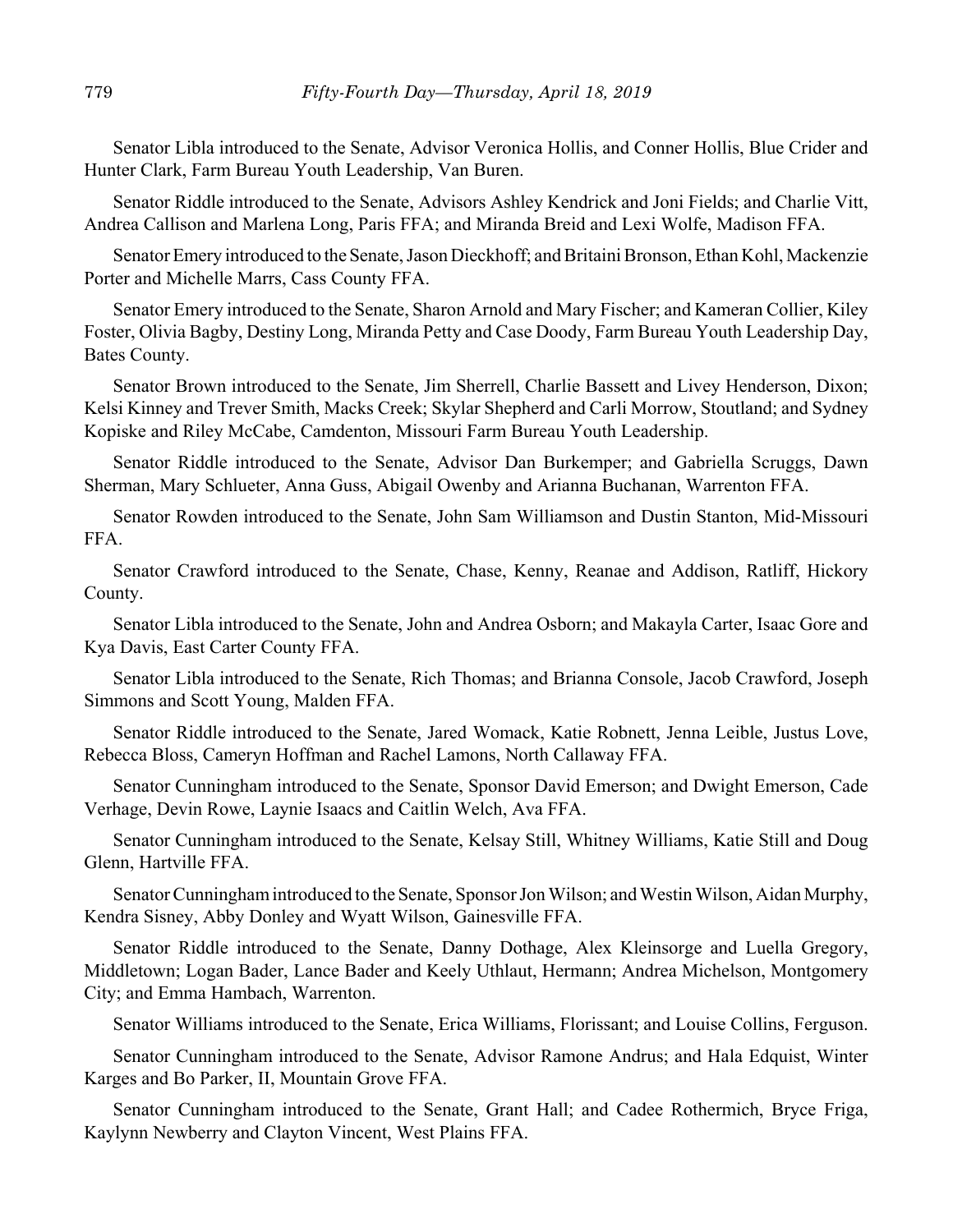Senator Burlison introduced to the Senate, Tammy Lowery; and Tanner Barker, Kaylee May, Michaela David and Breanne Blakemore, Ash Grove and Walnut Grove FFA.

Senator Burlison introduced to the Senate, Michelle Cash; and Christopher Cash, Danton Rone, Aiden Monanado and Emaleigh Campbell, Willard.

Senator Wallingford introduced to the Senate, teacher June Ernst; and Whitney Kasten, Brittany Steffens, Elise Melchior, Cailyne Sparkman, Abby Franklin and Elizabeth Plunkett, Farm Bureau Youth Leadership Day, Perry County.

Senator Bernskoetter introduced to the Senate, representatives of FFA from Russellville, Linn, Vienna, Tuscumbia, Eldon and Iberia.

Senator Sater introduced to the Senate, Jim Spencer; and Kensie Darst, Lindee Mitchell, Grady Stephenson, Rachel Callison, Mattie Wright, Cade Shepherd, Brenden Kleiboeker and Randy Schad, Farm Bureau Youth Leadership Day, Barry and Lawrence counties.

Senator Cunningham introduced to the Senate, Hayley Sisco, Ashley Barton and Frank Alford, Oregon County FFA.

Senator Crawford introduced to the Senate, Bryce Brannon and Sarah Tygart, Bolivar; Aimee Howard and Katelyn Hoskins, Humansville; and Kenzie Clark, Lexie Simpson and Kevin Sawyer, Fair Play.

Senator Schupp introduced to the Senate, teachers and third- and fourth-grade students, Immanuel Lutheran Day School, Olivette.

On motion of Senator Wallingford, the Senate adjourned until 4:00 p.m., Tuesday, April 23, 2019.

## SENATE CALENDAR

# FIFTY-FIFTH DAY–TUESDAY, APRIL 23, 2019

## FORMAL CALENDAR

## HOUSE BILLS ON SECOND READING

HCS for HB 937 HB 930-Ross HB 769-Ross HB 1057-Shawan HB 186-Trent HCS for HBs 281 & 570 HCS for HB 749

HB 1062-Hansen HCS for HB 1206 HCS for HB 1151 HB 756-Pfautsch HB 943-McGirl HCS for HB 951

## THIRD READING OF SENATE BILLS

SCS for SB 465-Burlison (In Fiscal Oversight)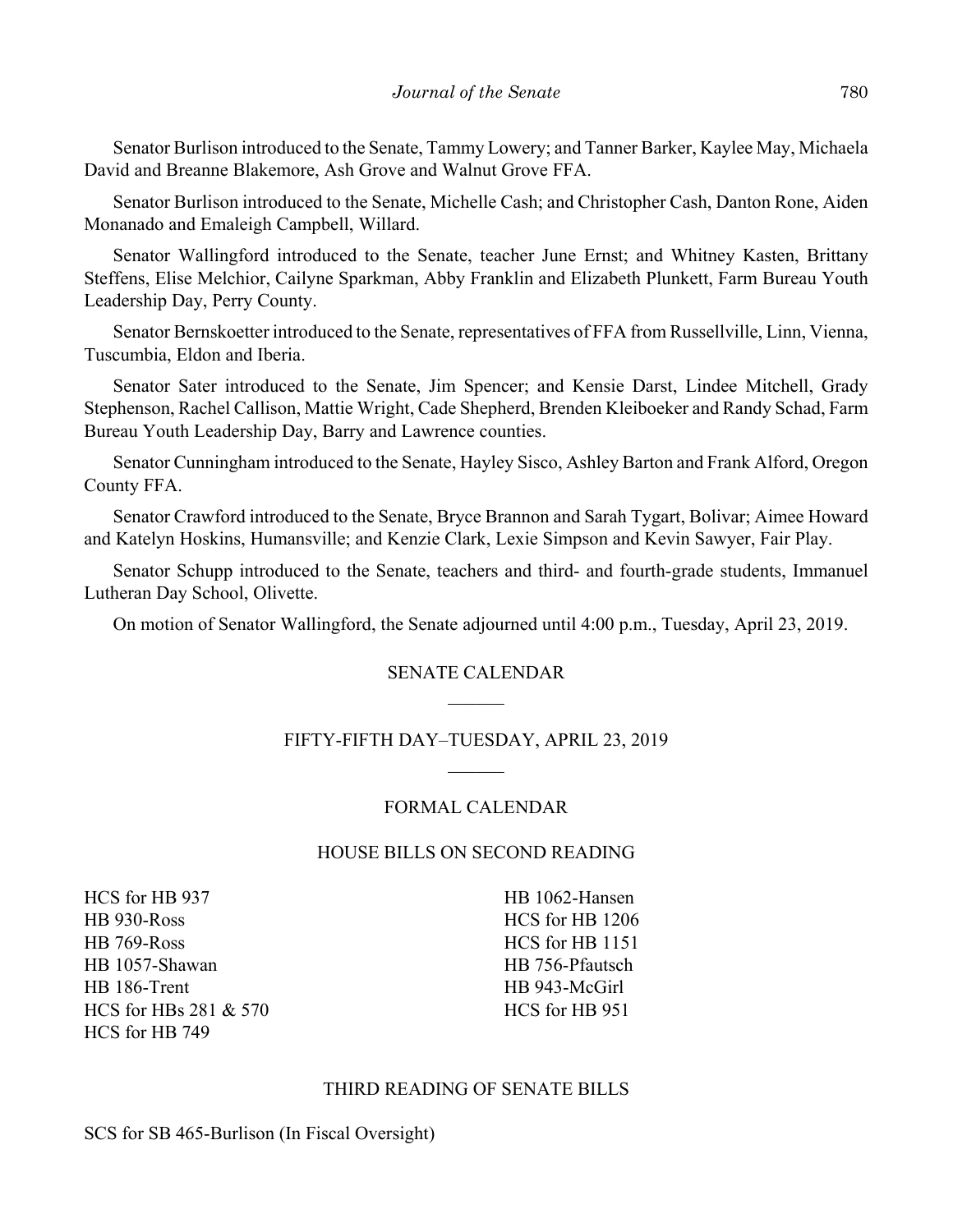#### SENATE BILLS FOR PERFECTION

- 1. SB 514-Sater 2. SB 430-Libla 3. SB 186-Hegeman 4. SB 302-Wallingford 5. SB 347-Burlison 6. SB 439-Brown
- 7. SB 303-Riddle, with SCS
- 8. SB 376-Riddle
- 9. SB 82-Cunningham, with SCS
- 10. SB 161-Cunningham
- 11. SB 144-Burlison, with SCS
- 12. SJR 20-Koenig, with SCS
- 13. SB 208-Wallingford
- 14. SB 189-Crawford, with SCS
- 15. SB 385-Bernskoetter
- 16. SB 409-Wieland, et al
- 17. SB 437-Hoskins
- 18. SB 286-Hough
- 19. SB 325-Crawford, with SCS
- 20. SBs 8 & 74-Emery, with SCS
- 21. SB 386-O'Laughlin, with SCS
- 22. SB 272-Emery, with SCS
- 23. SB 265-Luetkemeyer, with SCS
- 24. SB 135-Sifton, with SCS
- 25. SB 342-Curls and Nasheed
- 26. SB 424-Luetkemeyer

#### HOUSE BILLS ON THIRD READING

- 1. HB 188-Rehder (Luetkemeyer)
- 2. HB 612-Coleman (97) (Crawford)
- 3. HCS for HB 397, with SCS (Riddle)
- 4. HCS for HB 225, with SCS (Romine)
- 5. HCS for HB 255 (Cierpiot)
- 6. HCS for HB 469 (Wallingford)
- 7. HCS for HB 677 (Cierpiot)
- 8. HB 260-Taylor, with SCS (Bernskoetter)
- 9. HCS for HB 547, with SCS (Bernskoetter)
- 10. HCS for HB 169, with SCS (Romine)
- 11. HB 219-Wood (Sater)
- 12. HB 831-Sharpe (Brown)
- 13. HCS for HB 694 (Riddle)
- 14. HCS#2 for HB 499 (Schatz)
- 15. HCS for HB 192, with SCS (Emery)
- 16. HB 485-Dogan, with SCS (Emery)
- 17. HCS for HB 564, with SCS (Koenig)
- 18. HCS for HB 678, with SCS (Williams)
- 19. HCS for HB 399, with SCS (Hoskins)
- 20. HB 126-Schroer, with SCS (Koenig)
- 21. HB 138-Kidd (Wallingford)
- 22. HB 332-Lynch, with SCS
- 23. HCS for HBs 243 & 544, with SCS (Arthur)
- 24. HCS for HB 220, with SCS (O'Laughlin)
- 25. HB 821-Solon (Luetkemeyer)
- 26. HB 565-Morse, with SCS (Wallingford)
- 27. HCS for HB 447, with SCS (Riddle)
- 28. HB 113-Smith, with SCS

## INFORMAL CALENDAR

#### SENATE BILLS FOR PERFECTION

SB 1-Curls and Nasheed, with SCS SB 3-Curls SB 4-Sater SB 5-Sater, et al, with SCS SB 10-Cunningham, with SCS & SA 1 (pending) SB 14-Wallingford

SB 16-Romine, with SCS, SS for SCS, SA 3 & point of order (pending) SB 19-Libla, with SA 1 (pending) SB 29-Hegeman, with SCS & SS for SCS (pending) SB 31-Wieland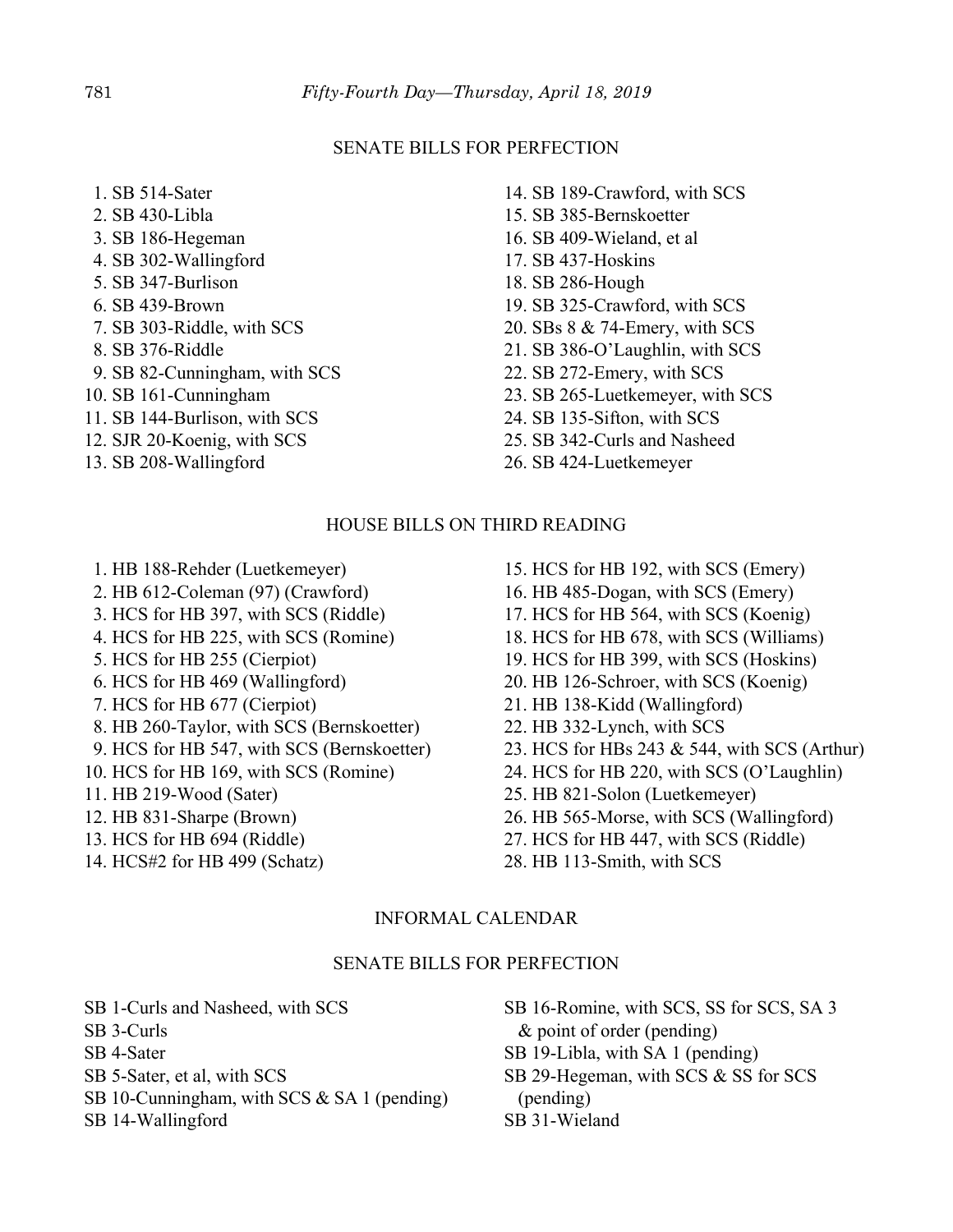SB 37-Onder and Nasheed, with SCS SB 39-Onder SB 44-Hoskins, with SCS & SS#3 for SCS (pending) SBs 46 & 50-Koenig, with SCS, SS for SCS & SA 6 (pending) SB 49-Rowden, with SCS SB 52-Eigel, with SCS SB 56-Cierpiot, with SCS, SS for SCS & SA 1 (pending) SB 57-Cierpiot SB 62-Burlison, with SCS SB 65-White, with SS (pending) SB 69-Hough SBs 70 & 128-Hough, with SCS SB 76-Sater, with SCS (pending) SB 78-Sater SB 97-Hegeman, with SCS SB 100-Riddle, with SS (pending) SB 118-Cierpiot, with SCS SB 132-Emery, with SCS SB 141-Koenig SB 150-Koenig, with SCS SBs 153 & 117-Sifton, with SCS SB 154-Luetkemeyer, with SS & SA 2 (pending) SB 155-Luetkemeyer SB 160-Koenig, with SCS, SS for SCS & SA 2 (pending) SB 168-Wallingford, with SCS SB 201-Romine SB 205-Arthur, with SCS SB 211-Wallingford SB 222-Hough SB 224-Luetkemeyer, with SS#2 (pending) SB 225-Curls

SB 234-White SB 252-Wieland, with SCS SB 255-Bernskoetter SB 259-Romine, with SS & SA 3 (pending) SB 276-Rowden, with SCS SB 278-Wallingford, with SCS SBs 279, 139 & 345-Onder and Emery, with SCS SB 292-Eigel, with SCS & SS#2 for SCS (pending) SB 293-Hough, with SCS SB 296-Cierpiot, with SCS SB 298-White, with SCS SB 300-Eigel SB 312-Eigel SB 316-Burlison SB 318-Burlison SB 328-Burlison, with SCS SB 332-Brown SB 336-Schupp SB 343-Eigel, with SCS SB 344-Eigel, with SCS SB 349-O'Laughlin, with SCS SB 350-O'Laughlin SB 354-Cierpiot, with SCS SB 391-Bernskoetter, with SS & SA 2 (pending) SB 412-Holsman SB 426-Williams SB 431-Schatz, with SCS SJR 1-Sater and Onder, with SS#2 & SA 1 (pending) SJR 13-Holsman, with SCS, SS for SCS & SA 1 (pending) SJR 18-Cunningham

#### CONSENT CALENDAR

#### House Bills

Reported 4/15